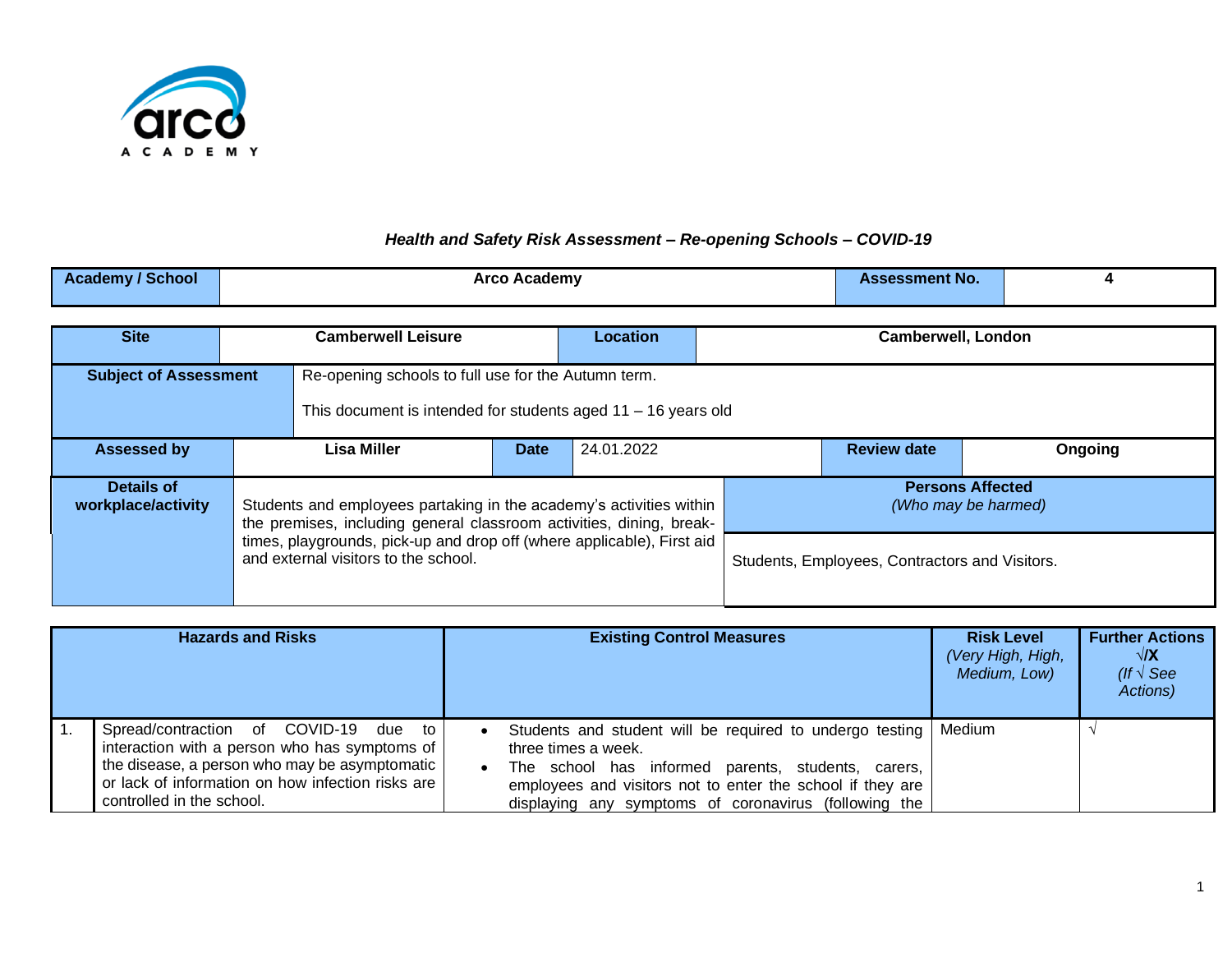

|                                                                                        | COVID-19 guidance<br>for households<br>with<br>possible<br>coronavirus infection);                                                                                                             | Medium |              |
|----------------------------------------------------------------------------------------|------------------------------------------------------------------------------------------------------------------------------------------------------------------------------------------------|--------|--------------|
| Stress or anxiety caused due to lack of support,<br>information or staff consultation. | Parents receive guidance on school times for their child and<br>protocols set out for attending the school i.e. should remain<br>2m apart from others, should follow staff members instruction | Low    |              |
|                                                                                        | and should not congregate outside the school;                                                                                                                                                  | Low    | $\sqrt{ }$   |
|                                                                                        | Parents issued specific school protocols for school<br>attendance for them to explain to their children;                                                                                       |        |              |
|                                                                                        | Parents of SEN students or those with care plans are                                                                                                                                           | Medium |              |
|                                                                                        | individually consulted in order that plans are reviewed to<br>include any new safety measures;                                                                                                 | Medium | $\sqrt{ }$   |
|                                                                                        | Staff are briefed and consulted on school procedures and the                                                                                                                                   |        | $\mathcal N$ |
|                                                                                        | plans for re-entry of students;                                                                                                                                                                | Medium | $\mathcal N$ |
|                                                                                        | Employees have had sufficient training and briefing regarding<br>infection control and school protocols;                                                                                       |        |              |
|                                                                                        | Staff are up to date on other related guidance and support in                                                                                                                                  |        |              |
|                                                                                        | relation to themselves and students such as stress and<br>wellbeing including:                                                                                                                 |        |              |
|                                                                                        | https://www.gov.uk/government/publications/covid-19-                                                                                                                                           |        |              |
|                                                                                        | guidance-on-supporting-children-and-young-peoples-<br>mental-health-and-wellbeing/guidance-for-parents-and-                                                                                    |        |              |
|                                                                                        | carers-on-supporting-children-and-young-peoples-mental-                                                                                                                                        | Low    | $\sqrt{ }$   |
|                                                                                        | health-and-wellbeing-during-the-coronavirus-covid-19-<br>outbreak                                                                                                                              |        |              |
|                                                                                        | In relation to mental health and stress support organisation,                                                                                                                                  | Low    | $\sqrt{ }$   |
|                                                                                        | details are available to staff including confidential employee<br>helplines and information that can be provided to students;                                                                  |        |              |
|                                                                                        | Staff can access the free helpline Education Support                                                                                                                                           | Low    | $\mathcal N$ |
|                                                                                        | Partnership for school staff and targeted support for mental<br>health and wellbeing                                                                                                           |        |              |
|                                                                                        | There are communication, consultation and support networks                                                                                                                                     | Low    | $\sqrt{ }$   |
|                                                                                        | in place for staff and if there are particular concerns staff can                                                                                                                              |        |              |
|                                                                                        | raise them quickly and effectively;                                                                                                                                                            | Medium |              |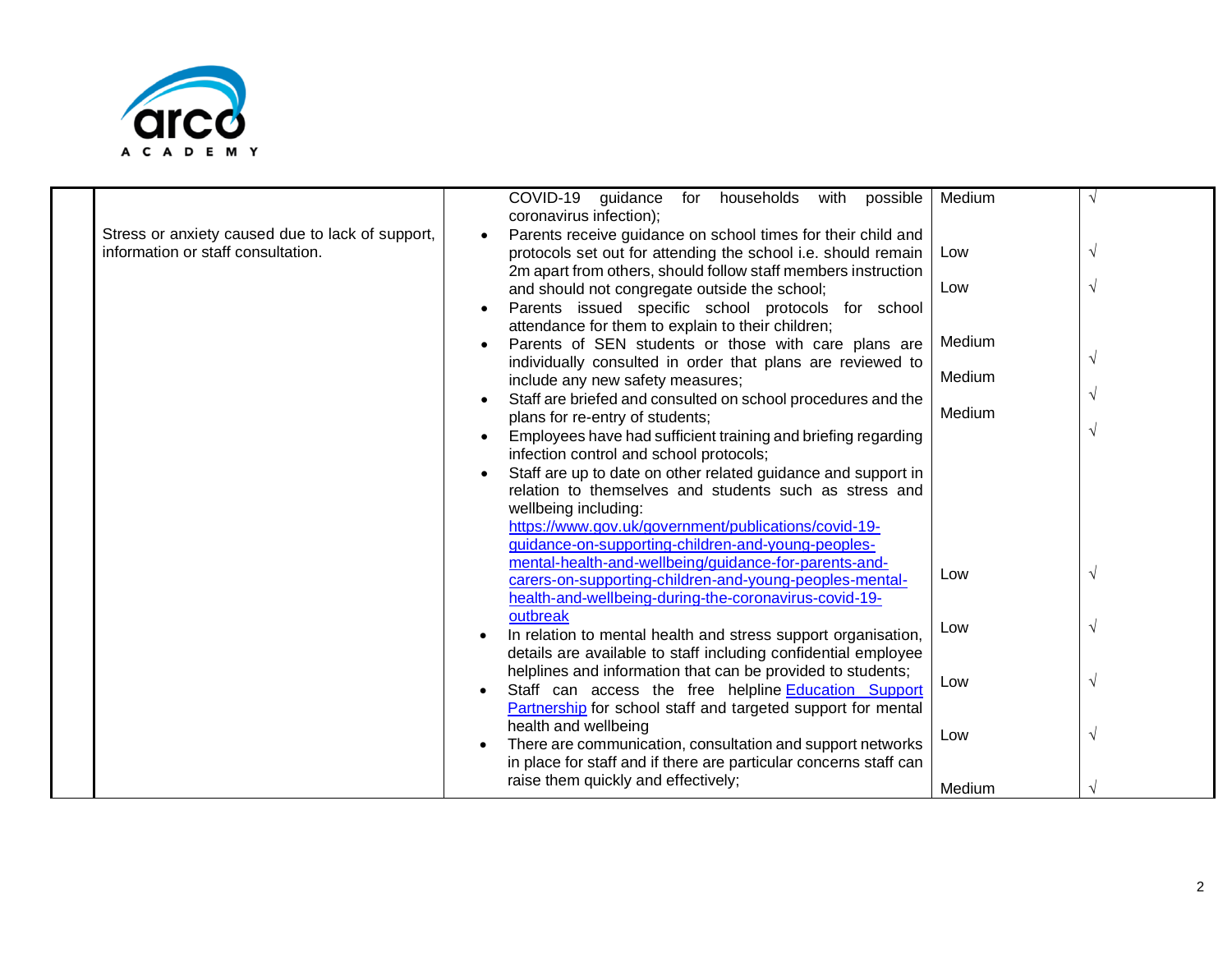

|  | $\bullet$ | Hazard reporting mechanisms are in place and are easily<br>accessible;                                                                                                                                                 |        |            |
|--|-----------|------------------------------------------------------------------------------------------------------------------------------------------------------------------------------------------------------------------------|--------|------------|
|  |           | Talks with staff about the planned changes (E.g. safety<br>measures, timetable changes and staggered arrival and                                                                                                       | Low    | $\sqrt{ }$ |
|  | $\bullet$ | departure times), have taken place, including discussing<br>whether additional training would be helpful<br>COVID-19 guidelines are published in the school's website                                                  | Medium | $\sqrt{ }$ |
|  |           | Parents/Carers are informed of the general arrangements<br>being made and what is expected of them in terms of<br>dropping off and collecting children and any other local                                             |        |            |
|  |           | important procedures, emphasising their role in terms of the<br>local and national approach would also be appropriate as that<br>potentially impacts on school life and the whole pandemic                             | Low    | $\sqrt{ }$ |
|  |           | control measures                                                                                                                                                                                                       | Low    | $\sqrt{ }$ |
|  | $\bullet$ | When possible staff will be permitted to work from home<br>Whenever possible, meetings will take place remotely via<br>videoconferencing or phone, and letters are also used for<br>communications                     | Medium | $\sqrt{ }$ |
|  |           | People deemed vulnerable take particular care to minimise<br>contact with others and are advised to follow Guidance on<br>shielding and protecting people who are clinically extremely<br>vulnerable from COVID-19     | Medium | $\sqrt{ }$ |
|  | $\bullet$ | Risk assessments and plans are consulted and discussed<br>with relevant staff, including on a one-to-one basis for some<br>to enable staff to speak about their own situation and<br>reasonable adjustments to be made | Low    | $\sqrt{ }$ |
|  | $\bullet$ | The school will try as far as practically possible to be flexible<br>and accommodate additional measures for vulnerable people                                                                                         | High   | $\sqrt{ }$ |
|  |           | where appropriate<br>Specific risk assessments for new and expectant mothers are                                                                                                                                       | High   | $\sqrt{ }$ |
|  | $\bullet$ | completed<br>Staff that travel abroad during the summer holiday to                                                                                                                                                     |        |            |
|  |           | countries that are not on the Coronavirus (COVID-19): travel<br>corridor list will self-isolate for 14 days before they are due to                                                                                     |        |            |
|  |           |                                                                                                                                                                                                                        |        |            |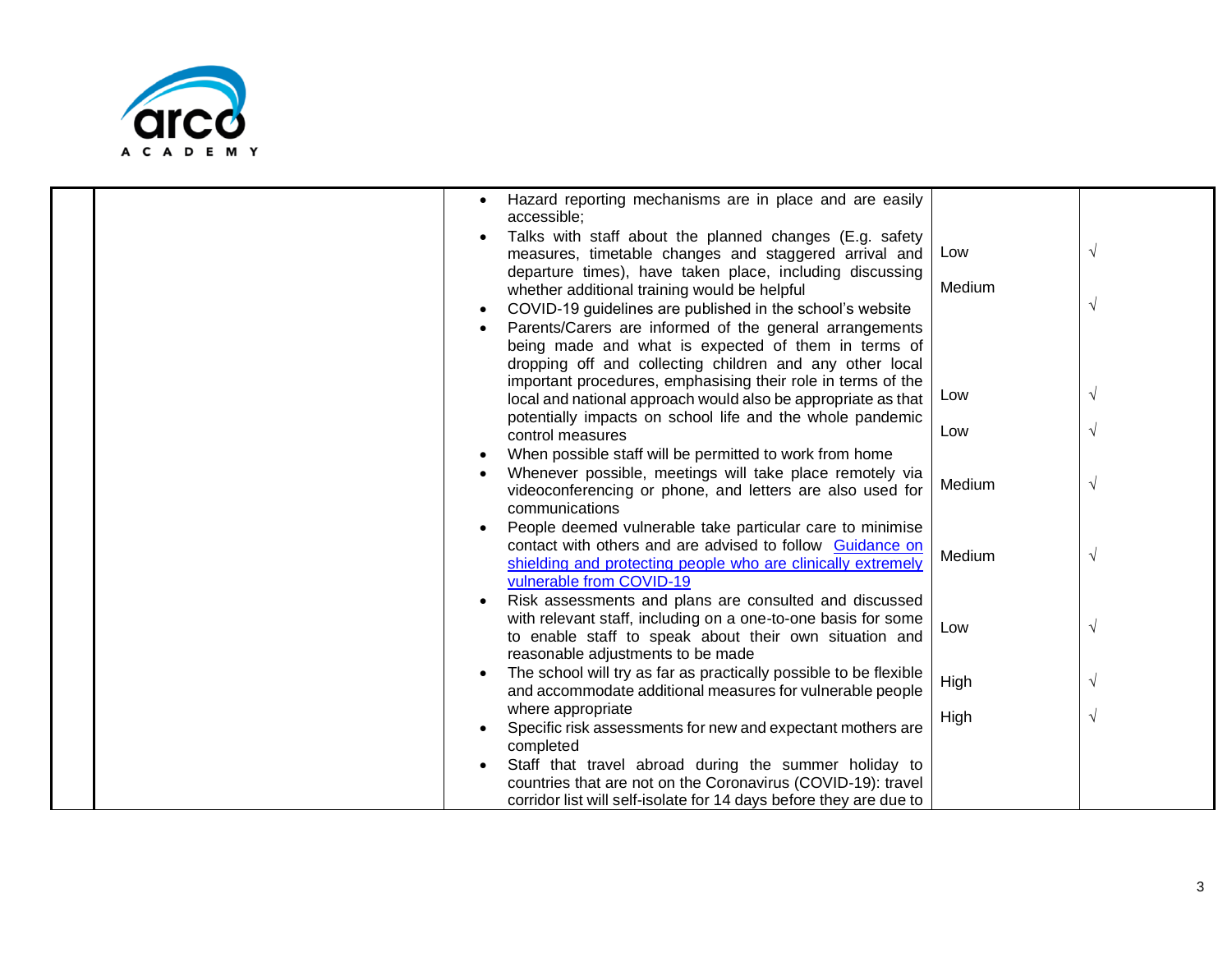

|    |                                                                | return to work in the spring term. Where it is not possible to<br>avoid a member of staff having to quarantine during term<br>time, the school will consider if it is possible to temporarily |        |            |
|----|----------------------------------------------------------------|-----------------------------------------------------------------------------------------------------------------------------------------------------------------------------------------------|--------|------------|
|    |                                                                | amend working arrangements to enable them to isolate and<br>work from home                                                                                                                    |        |            |
| 2. | Spread/contraction of COVID-19 due to lack of                  | Arco Academy:                                                                                                                                                                                 |        |            |
|    | social distancing measures during the school day<br>including: | Drop-off and collection points and timings for each group<br>have been identified, this information has been cascaded to                                                                      | Medium | $\sqrt{ }$ |
|    | Drop off / entry to the school.                                | parents.                                                                                                                                                                                      |        |            |
|    |                                                                | Students who are dropped off can do this in the usual way<br>but drivers MUST NOT leave the vehicle;                                                                                          | Medium | V          |
|    |                                                                | Students must enter via the designated, signed (specifically<br>for this time) entrance to the building.                                                                                      | Medium |            |
|    |                                                                | Students are required to complete hand washing on entry to<br>the school;                                                                                                                     | Medium |            |
|    |                                                                | Entrance doors are held open, reducing the number of<br>occupants touching the doors;                                                                                                         | Medium | V          |
|    |                                                                | Hand-wash stations are located at the entrance to the school                                                                                                                                  | Low    | $\sqrt{ }$ |
|    |                                                                | (classroom or other). All occupants are required to wash                                                                                                                                      |        |            |
|    |                                                                | their hands (soap/water or Hand sanitiser) on entry to the<br>school;                                                                                                                         |        |            |
|    |                                                                | Good hand washing signage to instruct students how to do<br>this effectively is displayed;                                                                                                    | Low    | X          |
|    |                                                                | The school management keep this under review and will<br>consult with parents or students who are not following the                                                                           | Medium | $\sqrt{ }$ |
|    |                                                                | new procedures/start time for their group;<br>Students will not be permitted to gather with students outside                                                                                  | Medium | $\sqrt{ }$ |
|    |                                                                | of their group at the start and end of the day.                                                                                                                                               |        |            |
|    |                                                                | The school have implemented a process for removing face                                                                                                                                       |        |            |
|    |                                                                | coverings when pupils of staff who use them arrive at school;                                                                                                                                 | Medium | X          |
|    |                                                                | Students have been informed how to do this correctly (not                                                                                                                                     |        |            |
|    |                                                                | touching the front of their face), washing hands immediately                                                                                                                                  | High   | X          |
|    |                                                                | on arrival, disposing of temporary coverings appropriately                                                                                                                                    |        |            |
|    |                                                                | and placing reusable ones in plastic bags to take home.                                                                                                                                       |        |            |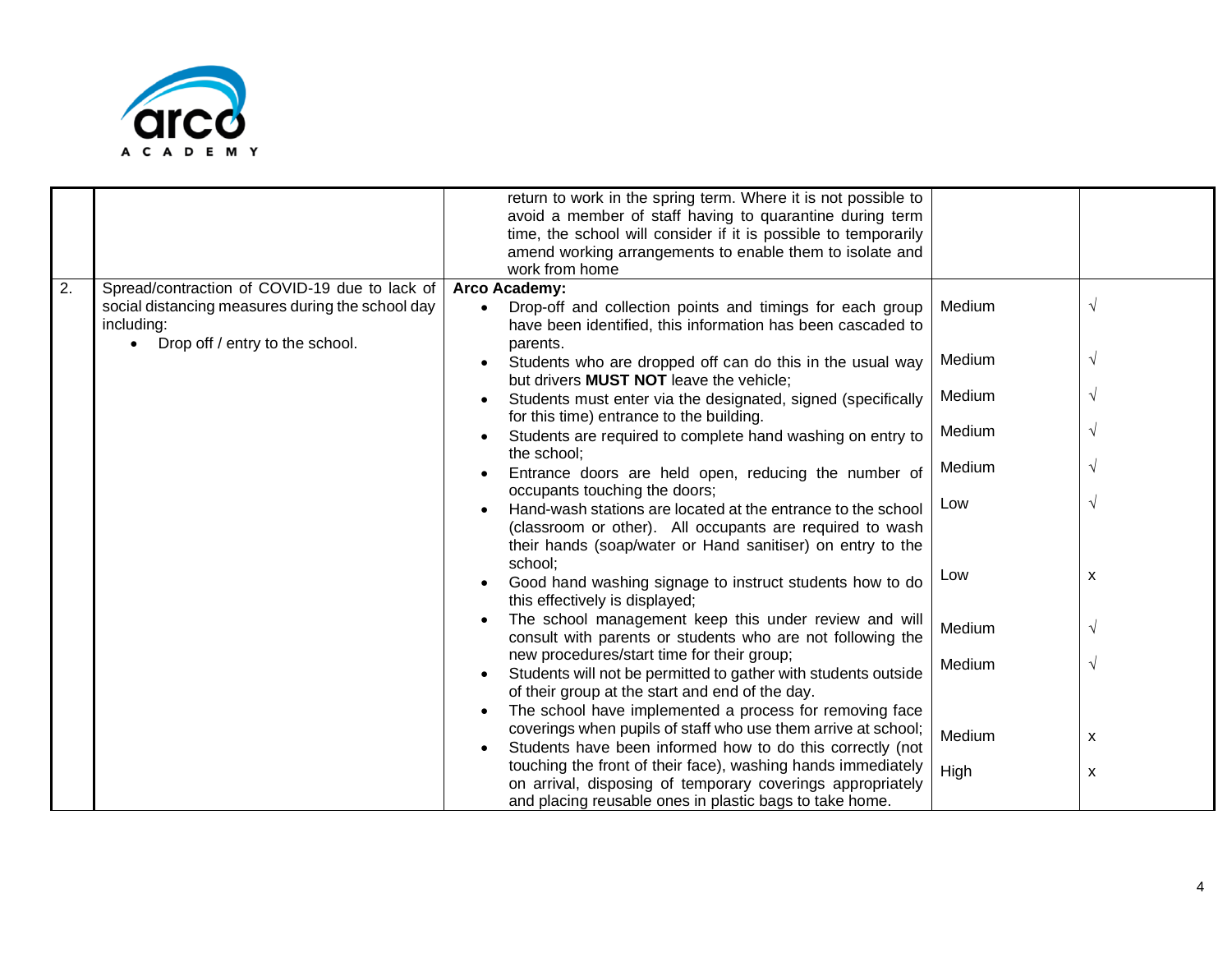

| 3. | Spread/contraction of COVID-19 due to lack of<br>social distancing measures during the school day | There will be no large gatherings such as assemblies or<br>collective worship with more than one group/'bubble'.                            |        |            |
|----|---------------------------------------------------------------------------------------------------|---------------------------------------------------------------------------------------------------------------------------------------------|--------|------------|
|    | including:<br>Classroom use / activities.                                                         | Students to wear face covering when moving around the<br>building                                                                           | Low    | $\sqrt{ }$ |
|    |                                                                                                   | Classroom sizes are restricted to a normal class<br>(approximately 30) students, 1 teacher and TA if required<br>(specific needs of class); | Low    | X          |
|    |                                                                                                   |                                                                                                                                             | Low    | X          |
|    |                                                                                                   | Groups are kept as small and as consistent possible;                                                                                        | Medium | X          |
|    |                                                                                                   | Students move class groups for specific subjects but remain                                                                                 |        |            |
|    |                                                                                                   | in their 'bubble' at all times;                                                                                                             |        |            |
|    |                                                                                                   | For non-practical subjects students will remain in the same                                                                                 | Low    | $\sqrt{ }$ |
|    |                                                                                                   | room with Teachers only moving (where possible);                                                                                            |        | X          |
|    |                                                                                                   | The school has limited student movement between rooms /                                                                                     | Low    |            |
|    |                                                                                                   | areas as far as is reasonably practical;                                                                                                    |        |            |
|    |                                                                                                   | Classrooms have been organised to achieve 2m distances                                                                                      | Medium | X          |
|    |                                                                                                   | between students and Teachers at all times;                                                                                                 |        |            |
|    |                                                                                                   | Classrooms are arranged so that students sit side by side                                                                                   | Low    | X          |
|    |                                                                                                   | and facing forwards, rather than face to face or side on;                                                                                   |        |            |
|    |                                                                                                   | Students are managed while entering the room to avoid                                                                                       | Medium | X          |
|    |                                                                                                   | contact with each other of the Teacher;                                                                                                     |        |            |
|    |                                                                                                   | Classroom furniture has been reduced.<br>Displays,                                                                                          | Low    | X          |
|    |                                                                                                   |                                                                                                                                             |        |            |
|    |                                                                                                   | unnecessary cupboards and soft furnishings have been                                                                                        |        |            |
|    |                                                                                                   | removed. This is designed to enable successful cleaning of                                                                                  |        |            |
|    |                                                                                                   | all surfaces;                                                                                                                               |        |            |
|    |                                                                                                   | Individual and very frequently used equipment such as                                                                                       | Medium | $\sqrt{ }$ |
|    |                                                                                                   | pencils and pens are not shared;                                                                                                            |        |            |
|    |                                                                                                   | staff and pupils have their own items;                                                                                                      |        |            |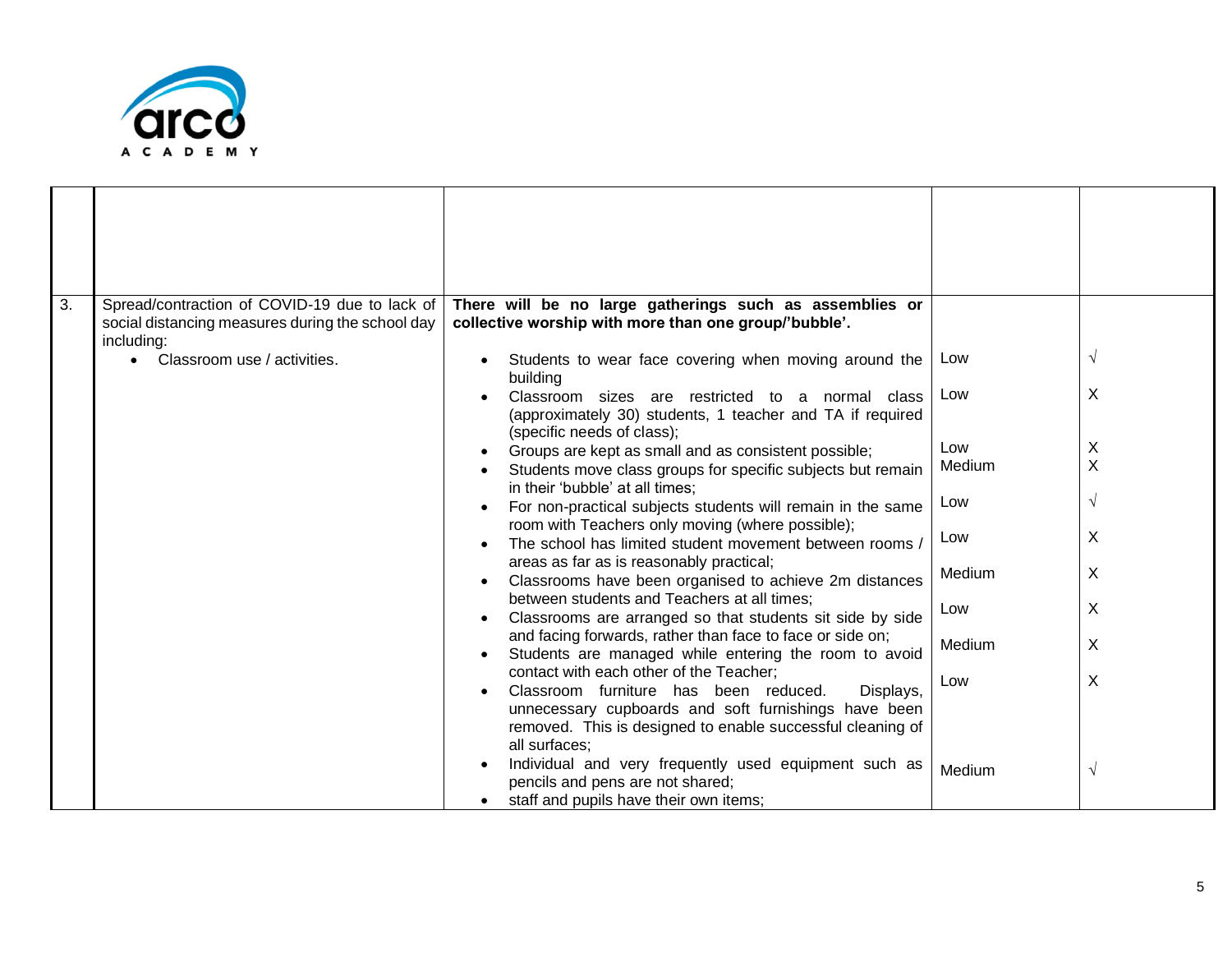

|    | Classroom based resources are only shared within a bubble;<br>These resources are cleaned regularly as are classroom<br>surfaces;<br>Resources shared between bubbles, such as sports, art and<br>science equipment are rotated to allow them to be left unused<br>and out of reach for a period of at least 48 hours (72 hours<br>for plastics);<br>Outdoor equipment is more frequently cleaned;<br>The school limits the amount of equipment students bring to<br>school to only essentials;<br>Students and staff use hand sanitiser on entry to the<br>classroom;<br>Use of external play equipment is limited. Students may<br>move around the playground as usual but stay within their<br>specific group.<br>The number of teachers (and other staff) that mix with a class<br>is restricted to as few as possible. Where possible this will<br>be one teacher for the whole and subsequent days;<br>Where possible, all spaces are well ventilated using natural<br>ventilation (opening windows) or ventilation units<br>All staff are proactive in managing the risks in their areas of<br>responsibility - this means ensuring risk assessments are<br>completed and reviewed and their teams are aware of<br>procedures and protocols<br>Where students are not responding to social distancing rules<br>and ignore staff requests to keep apart or maintain good | Low<br>Low<br>Low<br>Low<br>Low<br>Medium<br>Low<br>Medium<br>Medium<br>Medium<br>Medium | $\sqrt{ }$<br>$\mathcal{N}$<br>$\sqrt{ }$<br>$\sqrt{ }$<br>$\sqrt{ }$<br>$\sqrt{ }$<br>$\sqrt{ }$<br>$\sqrt{ }$ |
|----|--------------------------------------------------------------------------------------------------------------------------------------------------------------------------------------------------------------------------------------------------------------------------------------------------------------------------------------------------------------------------------------------------------------------------------------------------------------------------------------------------------------------------------------------------------------------------------------------------------------------------------------------------------------------------------------------------------------------------------------------------------------------------------------------------------------------------------------------------------------------------------------------------------------------------------------------------------------------------------------------------------------------------------------------------------------------------------------------------------------------------------------------------------------------------------------------------------------------------------------------------------------------------------------------------------------------------------------------------------------------------------|------------------------------------------------------------------------------------------|-----------------------------------------------------------------------------------------------------------------|
|    |                                                                                                                                                                                                                                                                                                                                                                                                                                                                                                                                                                                                                                                                                                                                                                                                                                                                                                                                                                                                                                                                                                                                                                                                                                                                                                                                                                                |                                                                                          |                                                                                                                 |
|    | hygiene, a member of the SLT will be asked to assist and<br>implement the Disciplinary Procedure.                                                                                                                                                                                                                                                                                                                                                                                                                                                                                                                                                                                                                                                                                                                                                                                                                                                                                                                                                                                                                                                                                                                                                                                                                                                                              | Medium                                                                                   |                                                                                                                 |
| 4. |                                                                                                                                                                                                                                                                                                                                                                                                                                                                                                                                                                                                                                                                                                                                                                                                                                                                                                                                                                                                                                                                                                                                                                                                                                                                                                                                                                                | Low                                                                                      | $\sqrt{ }$                                                                                                      |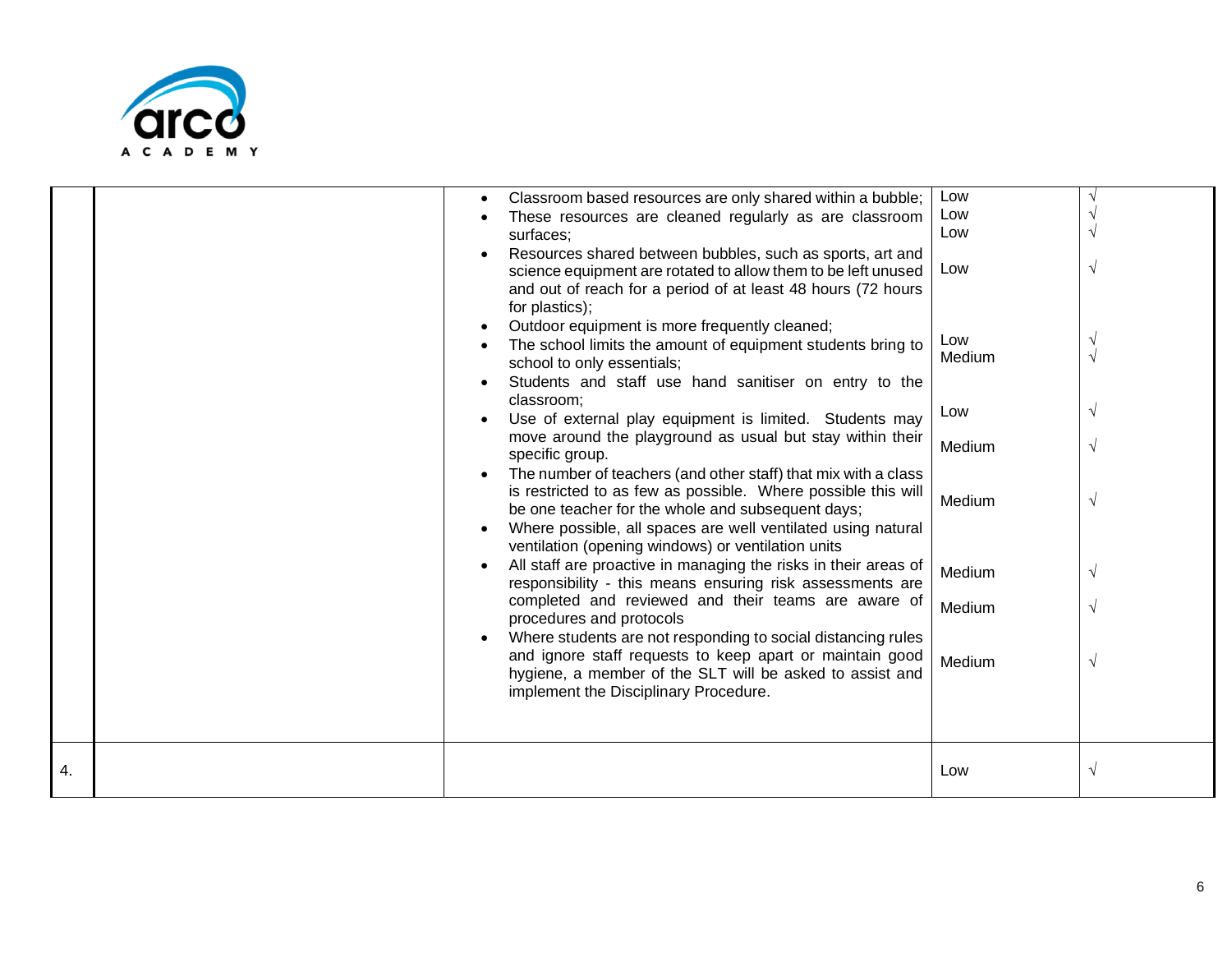

| Spread/contraction of COVID-19 due to lack of<br>social distancing measures during the school day<br>including:<br>Dining; | Lunch area cleaned before and after each group's lunch (not<br>$\bullet$<br>just at the end of break). Only one student will use a clean<br>lunch space before it is cleaned again.<br>Students have the option of bringing in packed lunches or are | Medium<br>Low | V<br>V     |
|----------------------------------------------------------------------------------------------------------------------------|------------------------------------------------------------------------------------------------------------------------------------------------------------------------------------------------------------------------------------------------------|---------------|------------|
| Moving around the school;<br>Break-time / playgrounds.                                                                     | delivered school lunches to dining area;<br>Tables are wiped clean with an appropriate disinfectant<br>$\bullet$<br>before and after lunch;<br>Students are advised to clean hands before and after eating                                           | Low           | V          |
|                                                                                                                            | lunch in the classroom.                                                                                                                                                                                                                              | Medium        | X          |
|                                                                                                                            | Moving around the academy:<br>Movement to different areas within the school is reduced as                                                                                                                                                            | Medium        | X          |
|                                                                                                                            | much as possible;<br>Where possible, all spaces are well ventilated using natural                                                                                                                                                                    | Low           | Χ          |
|                                                                                                                            | ventilation (opening windows) or ventilation units;<br>Additional furniture, coats, bags are not permitted in the                                                                                                                                    | Low           | $\sqrt{ }$ |
|                                                                                                                            | school corridor;<br>Corridors are sterile environments and kept as clear as<br>possible;                                                                                                                                                             | Low           | X          |
|                                                                                                                            | Corridors that cannot provide 2m separation (although<br>passing in the corridor is deemed low risk) are designated<br>one way where possible;                                                                                                       | Low           | X          |
|                                                                                                                            | Corridor floors are demarcated to show direction and safe<br>distance signage;                                                                                                                                                                       | Medium        | X          |
|                                                                                                                            | Where possible students will move with their group only and<br>will not mix with other groups;                                                                                                                                                       | Medium        | X          |
|                                                                                                                            | Staff will generally manage student movement but keep a<br>suitable social distance from students and other staff.                                                                                                                                   |               |            |
|                                                                                                                            | <b>Break-times / playgrounds:</b>                                                                                                                                                                                                                    | Medium        | $\sqrt{}$  |
|                                                                                                                            | Separate times or areas (at a safe distance using<br>government guidance) are issued for each separate group<br>when applicable.                                                                                                                     | Medium        | $\sqrt{}$  |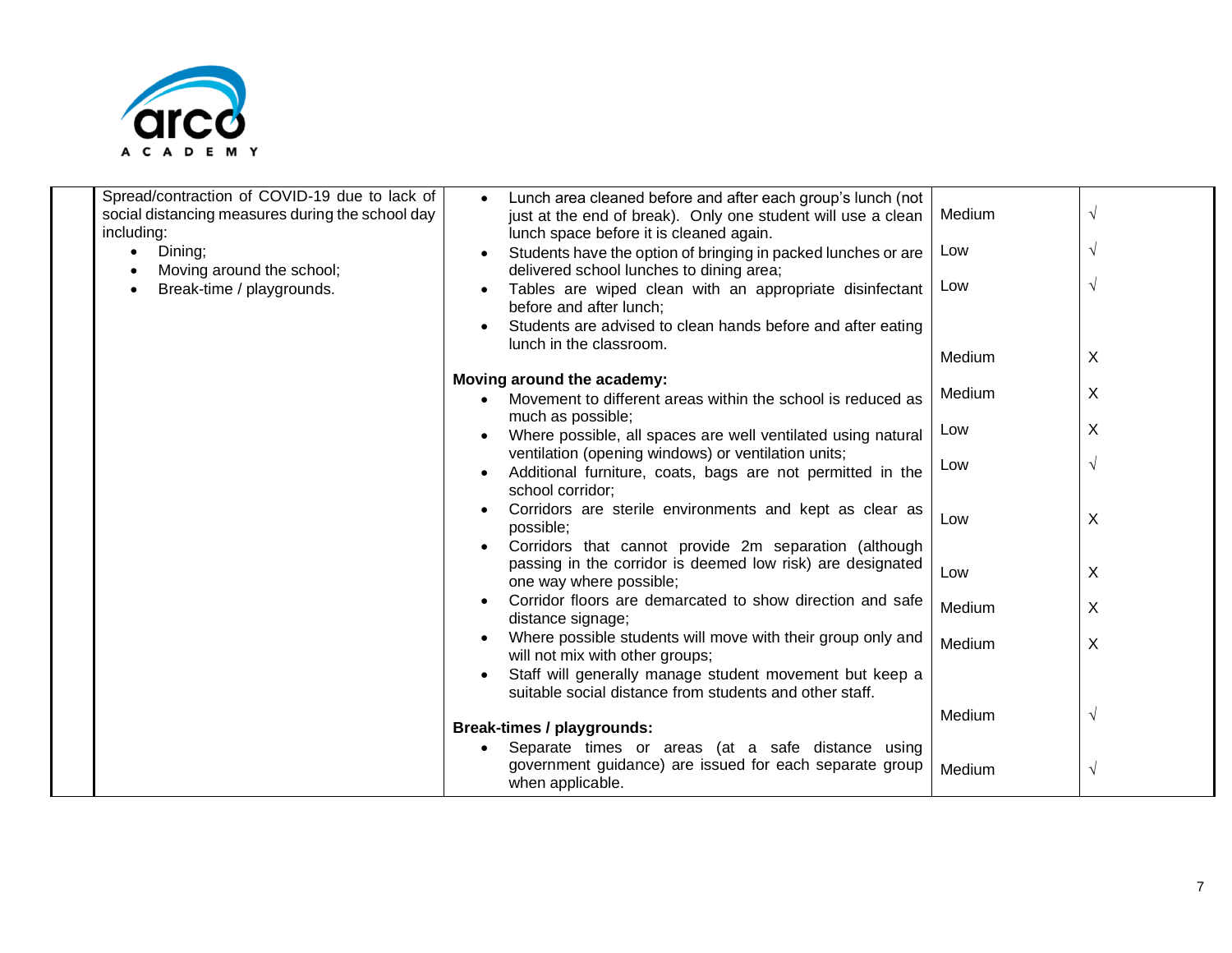

| 5. | Spread/contraction<br>COVID-19<br>of<br>due<br>to                                                                                                                                                                                                                                                                                                  | Students are permitted to complete normal playground<br>activities;<br>Contact sports are not permitted;<br>Mixing with other groups is not permitted;<br>Daily inspection and enhanced cleaning programs are in<br>place for external areas.<br>Employees are required to conform with social distancing<br>$\bullet$                                                                                                                                                                                                                                                                                                                                                                                                                                                           | Medium<br>Medium<br>Low                         | $\sqrt{ }$<br>$\gamma$                                         |
|----|----------------------------------------------------------------------------------------------------------------------------------------------------------------------------------------------------------------------------------------------------------------------------------------------------------------------------------------------------|----------------------------------------------------------------------------------------------------------------------------------------------------------------------------------------------------------------------------------------------------------------------------------------------------------------------------------------------------------------------------------------------------------------------------------------------------------------------------------------------------------------------------------------------------------------------------------------------------------------------------------------------------------------------------------------------------------------------------------------------------------------------------------|-------------------------------------------------|----------------------------------------------------------------|
|    | insufficient First<br>aid<br>measures<br>poor<br>or<br>student's<br>arrangements<br>when<br>handling<br>medication. This includes:<br>Dealing with general First aid;<br>Lack of trained first aiders;<br>Dealing with a suspected case of Covid-<br>19;<br>handling/removal<br>Inappropriate<br>of<br>clinical waste<br>Intimate care procedures. | requirements at all times;<br>School offices are either reduced in occupation and desks<br>are positioned in order to provide adequate separation or<br>staff are moved to other areas to reduce contact;<br>Each staff area has been assessed, a maximum number of<br>staff occupancy per room has been placed on the door;<br>Staff are encouraged to bring a packed lunch and use<br>staffroom/office, keeping a suitable distance from other<br>occupants;<br>Students will practice social distancing from staff appropriate<br>to their age and as described in additional points of this<br>assessment;<br>Employees will be provided with and wear PPE when<br>required in accordance with government guidance.<br>Employees have downloaded the NHS track and trace app | Low<br>Medium<br>Medium<br>Medium<br>Low<br>Low | $\sqrt{ }$<br>$\sqrt{ }$<br>$\sqrt{ }$<br>$\sqrt{ }$<br>V<br>N |
| 6. | Spread/contraction of COVID-19 due to lack of<br>social distancing measures for external visitors to<br>the school, including:<br>Parents;<br>Maintenance contractors;<br><b>External Teachers;</b><br>Inspectors;                                                                                                                                 | A specific First aid needs assessment has been completed -<br>$\bullet$<br>see other 'First Aid Needs assessment - COVID-19;<br>The FA assessment takes into account numbers and ages of<br>students, number and training of employees;<br>This information forms the decision on what activities and<br>groups can safely be managed within the school;                                                                                                                                                                                                                                                                                                                                                                                                                         | Medium<br>Medium<br>Low                         | $\sqrt{ }$<br>$\sqrt{ }$<br>$\sqrt{ }$                         |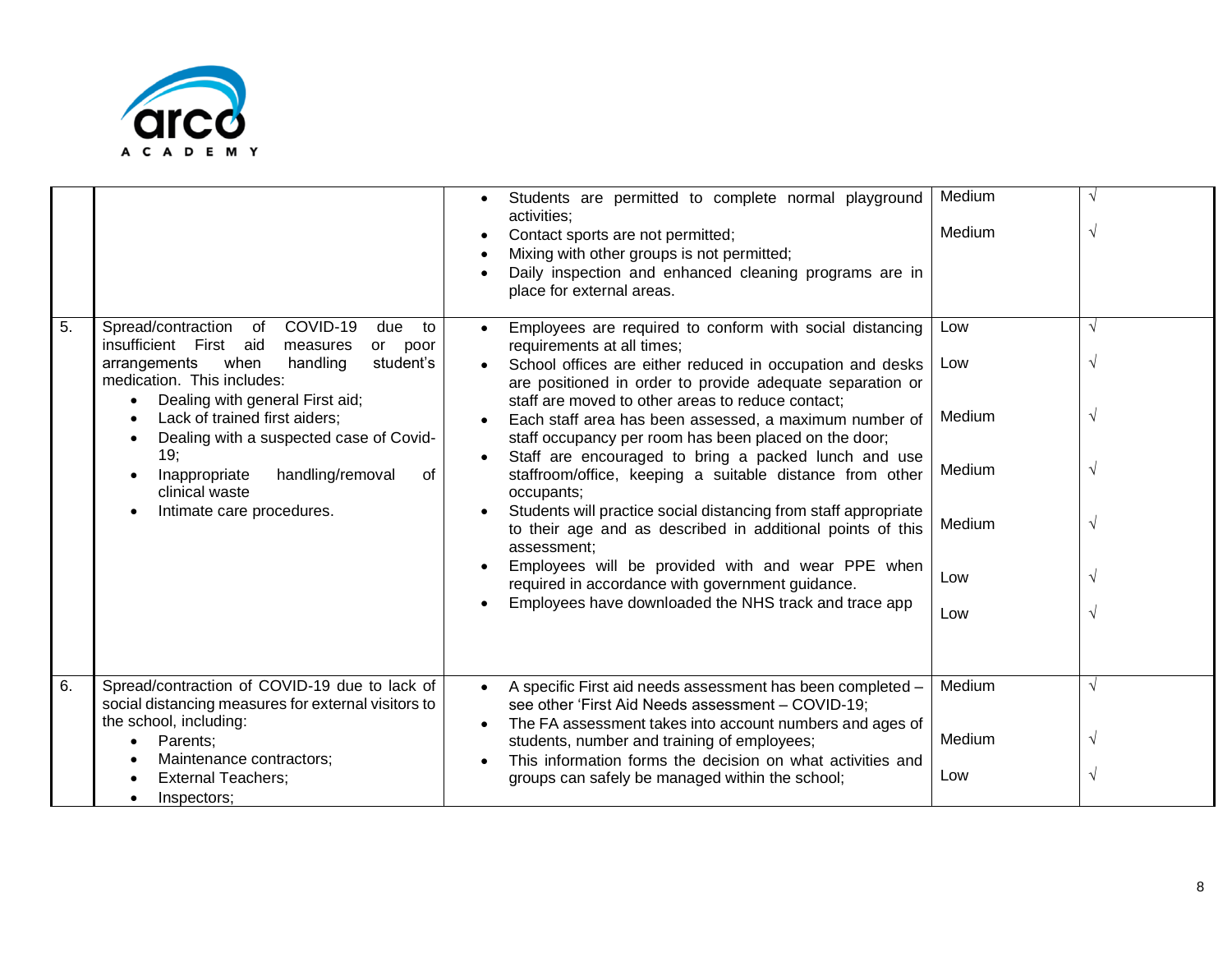

| Delivery personnel<br>$\bullet$ | The school has a specific room/area dedicated for suspected<br>cases of COVID-19;                                                                                                                       | Medium |            |
|---------------------------------|---------------------------------------------------------------------------------------------------------------------------------------------------------------------------------------------------------|--------|------------|
|                                 | Where an individual exhibits symptoms' during the school<br>$\bullet$<br>day, the individual will be escorted to the marked Isolation<br>Room/Area to isolate them from the main population until       | Medium | V          |
|                                 | additional medical assistance can be gained. This may be<br>111 support, an ambulance or until they leave the site to self-<br>isolate;                                                                 |        |            |
|                                 | Staff escorting the individual will be provided with disposable<br>gloves and apron if the 2 meter social distancing rule cannot<br>be maintained                                                       | Medium | X          |
|                                 | Where the risk of contact with droplets to the face, e.g. from<br>coughing or vomiting, face protection should be provided<br>The classroom area or workspace the individual leaves will                |        |            |
|                                 | be subject to a hard surface clean with appropriate<br>disinfectant products and all waste double bagged and stored<br>securely for 72 hours before disposal.                                           | Medium | X          |
|                                 | Staff or contractors carrying out the area clean should be<br>provided with a minimum of disposable gloves, aprons, mop<br>heads or paper towels.                                                       | Medium | $\sqrt{}$  |
|                                 | Where visible contamination, e.g. saliva droplets, is present<br>face protection in the form of mask, goggles or face shield<br>will be provided.                                                       | Low    | X          |
|                                 | All building users advised re monitoring their own health,<br>reporting of symptoms and self-isolating                                                                                                  | Medium | X          |
|                                 | Where available, the school will provide individual displaying<br>$\bullet$<br>symptoms with a home testing kit - where the individual is a<br>pupil, the kit will be provided to their parent or carer | Medium | $\sqrt{}$  |
|                                 | First aiders required to assist this person will wear full PPE                                                                                                                                          |        |            |
|                                 | including, apron, gloves, mask and visor;<br>First aiders have completed appropriate training for 'donning                                                                                              | Low    | V          |
|                                 | and doffing' PPE;<br>First aiders have completed appropriate training for 'donning                                                                                                                      | High   | $\sqrt{ }$ |
|                                 | <b>PPE</b><br>doffing'<br><b>PHE</b><br>quidance:<br>and                                                                                                                                                |        |            |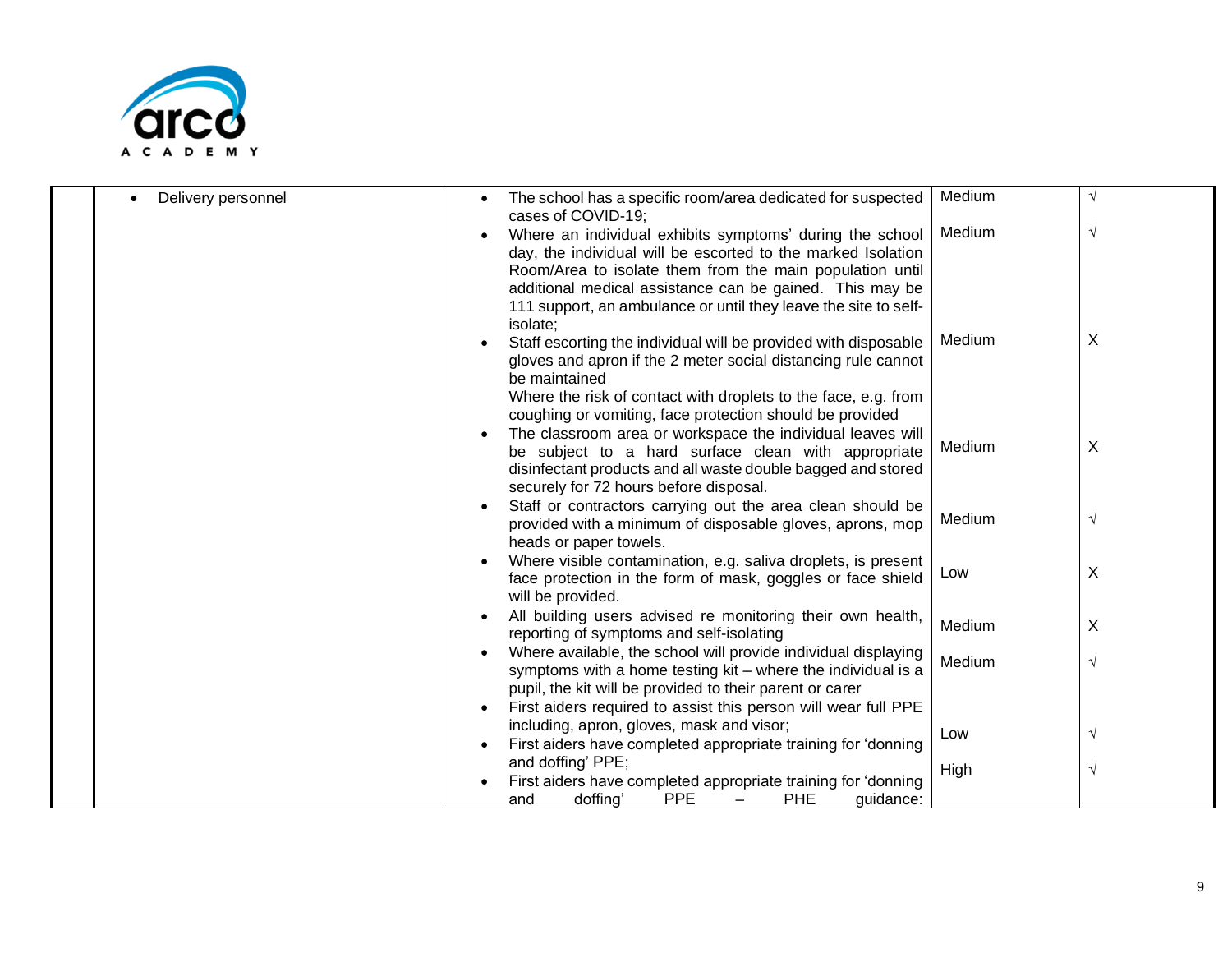

|  |           | https://www.gov.uk/government/publications/covid-19-<br>personal-protective-equipment-use-for-non-aerosol-<br>generating-procedures<br>PPE is disposed of in accordance with NHS COVID-19 waste<br>management<br>guidance;<br>https://www.gov.uk/government/publications/covid-19-<br>decontamination-in-non-healthcare-settings/covid-19-<br>decontamination-in-non-healthcare-settings<br>The first aid room is cleaned frequently and after each use<br>(when first aid care has been provided).                                                                                                                                                                                                                                              | High<br>Low                     | V                           |
|--|-----------|--------------------------------------------------------------------------------------------------------------------------------------------------------------------------------------------------------------------------------------------------------------------------------------------------------------------------------------------------------------------------------------------------------------------------------------------------------------------------------------------------------------------------------------------------------------------------------------------------------------------------------------------------------------------------------------------------------------------------------------------------|---------------------------------|-----------------------------|
|  |           | Staff dispensing medication to students should minimise<br>contact and their wash hands before and after dispensing the<br>medication. If required, gloves will be worn by staff when                                                                                                                                                                                                                                                                                                                                                                                                                                                                                                                                                            | Low<br>Low                      | V<br>$\sqrt{ }$             |
|  |           | giving medication<br>Where appropriate, students should take the medication out<br>of the blister packs/bottles then place the unused ones back<br>in the cupboard, etc.                                                                                                                                                                                                                                                                                                                                                                                                                                                                                                                                                                         | Medium                          | $\sqrt{}$                   |
|  | $\bullet$ | <b>Waste disposal measures</b><br>Waste control measure from possible cases of COVID-19 and<br>cleaning of areas where possible cases have been identified<br>(including disposable cloths and tissues) are as follows:<br>Put in a plastic rubbish bag and tied when full;<br>The plastic bag is placed in a second bin bag and tied;<br>It is put in a suitable and secure place and marked for storage<br>until the individual's test results are known;<br>Waste is stored safely and kept away from children;<br>Waste is not put in communal waste areas until negative test<br>results are known or the waste has been stored for at least<br>72 hours;<br>If the individual tests negative, this can be put in with the<br>normal waste; | Low<br>Low<br>Low<br>Low<br>Low | X<br>$\sf X$<br>X<br>Χ<br>X |
|  |           | If the individual tests positive, then waste is stored for at least<br>72 hours and then put in with the normal waste;                                                                                                                                                                                                                                                                                                                                                                                                                                                                                                                                                                                                                           | Medium                          | V                           |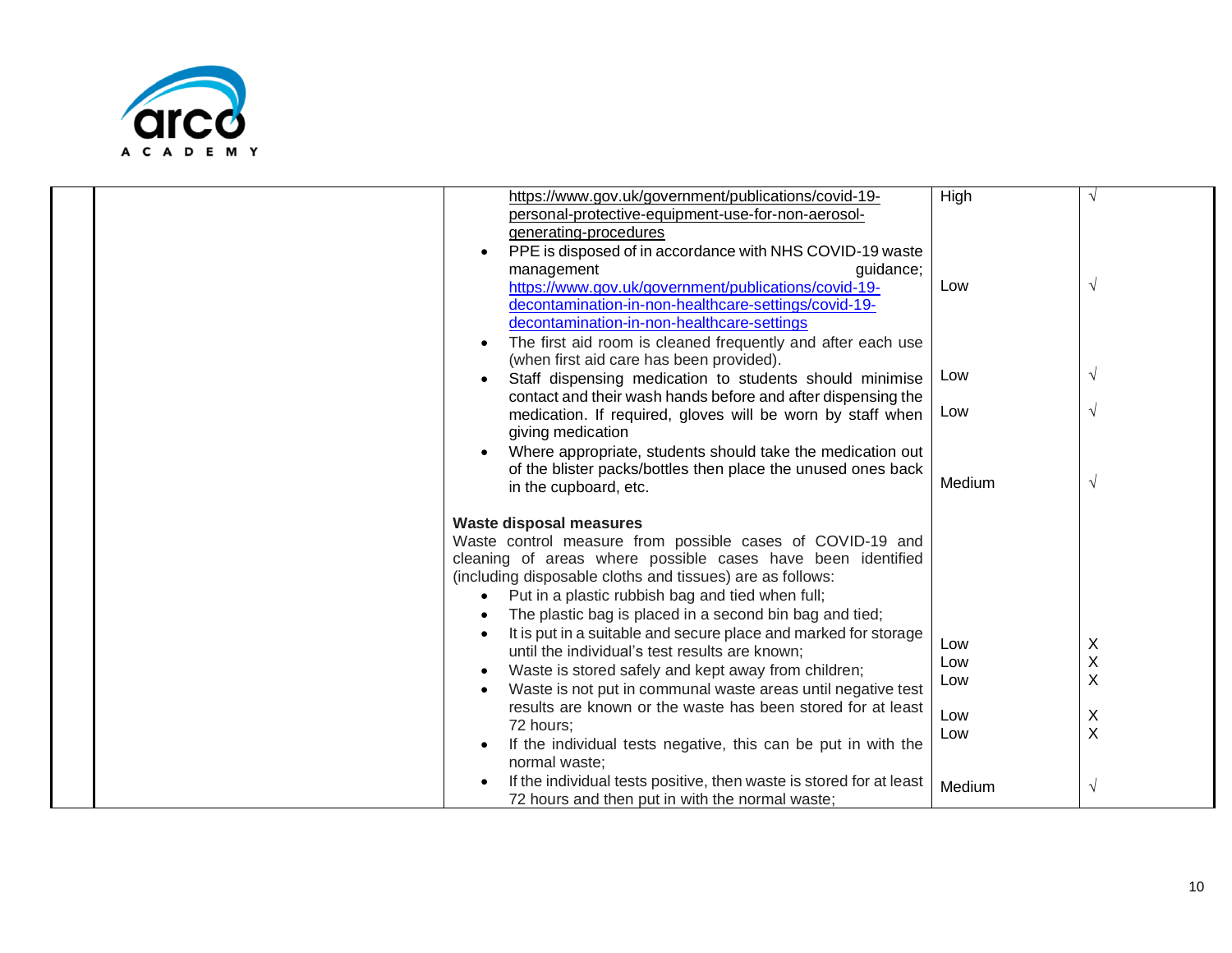

|                  |                                                                                                                             | If storage for at least 72 hours is not appropriate, a collection<br>as a Category B infectious waste is arranged by either local<br>waste collection authority if they currently collect your waste<br>or otherwise by a specialist clinical waste contractor. They<br>will supply you with orange clinical waste bags for waste bags<br>can be sent for appropriate treatment. | Medium<br>High   |  |
|------------------|-----------------------------------------------------------------------------------------------------------------------------|----------------------------------------------------------------------------------------------------------------------------------------------------------------------------------------------------------------------------------------------------------------------------------------------------------------------------------------------------------------------------------|------------------|--|
| $\overline{7}$ . | Spread/contraction of COVID-19 due to lack of<br>social distancing measures.<br>This includes<br>unsuitable use of toilets. | Parents are not permitted to enter the school;<br>Parents have been informed to call the school office or email<br>if they have any questions or concerns;                                                                                                                                                                                                                       | Medium<br>Medium |  |
|                  |                                                                                                                             | If parents need to drop off items for students, they should be<br>left at the school's main entrance for staff to collect;                                                                                                                                                                                                                                                       | Medium           |  |
|                  |                                                                                                                             | The SLT are able to meet via video link parents if face to face                                                                                                                                                                                                                                                                                                                  | Low              |  |
|                  |                                                                                                                             | meetings are required;<br>For those who have to enter the school reception,<br>screens/counter-top Perspex shields have been installed to                                                                                                                                                                                                                                        | Medium           |  |
|                  |                                                                                                                             | reduce the risk to school staff;<br>Markings have been added to the floor asking visitors to stay                                                                                                                                                                                                                                                                                | Low              |  |
|                  |                                                                                                                             | back at least 2m from the reception desk;<br>Touch screen sign in equipment in Reception to be wiped<br>after use and hand sanitiser made available                                                                                                                                                                                                                              | Low              |  |
|                  |                                                                                                                             | Visitors will only be permitted into the school if they have an<br>appointment;                                                                                                                                                                                                                                                                                                  | Low              |  |
|                  |                                                                                                                             | A record of all visitors, including contractors, to site will be<br>kept and maintained;                                                                                                                                                                                                                                                                                         | Low              |  |
|                  |                                                                                                                             | Visitors will only be permitted at their designated time and will<br>be asked to wait outside of the school building until their<br>school contact is available;                                                                                                                                                                                                                 | Medium           |  |
|                  |                                                                                                                             | The school contact is required to attend reception in good<br>time to meet their visitor;                                                                                                                                                                                                                                                                                        | Medium           |  |
|                  |                                                                                                                             | Meetings with visitors will be via video conference or phone<br>where possible;                                                                                                                                                                                                                                                                                                  | Low              |  |
|                  |                                                                                                                             | If not possible social distancing measures will be adhered to<br>at all times;                                                                                                                                                                                                                                                                                                   | Low              |  |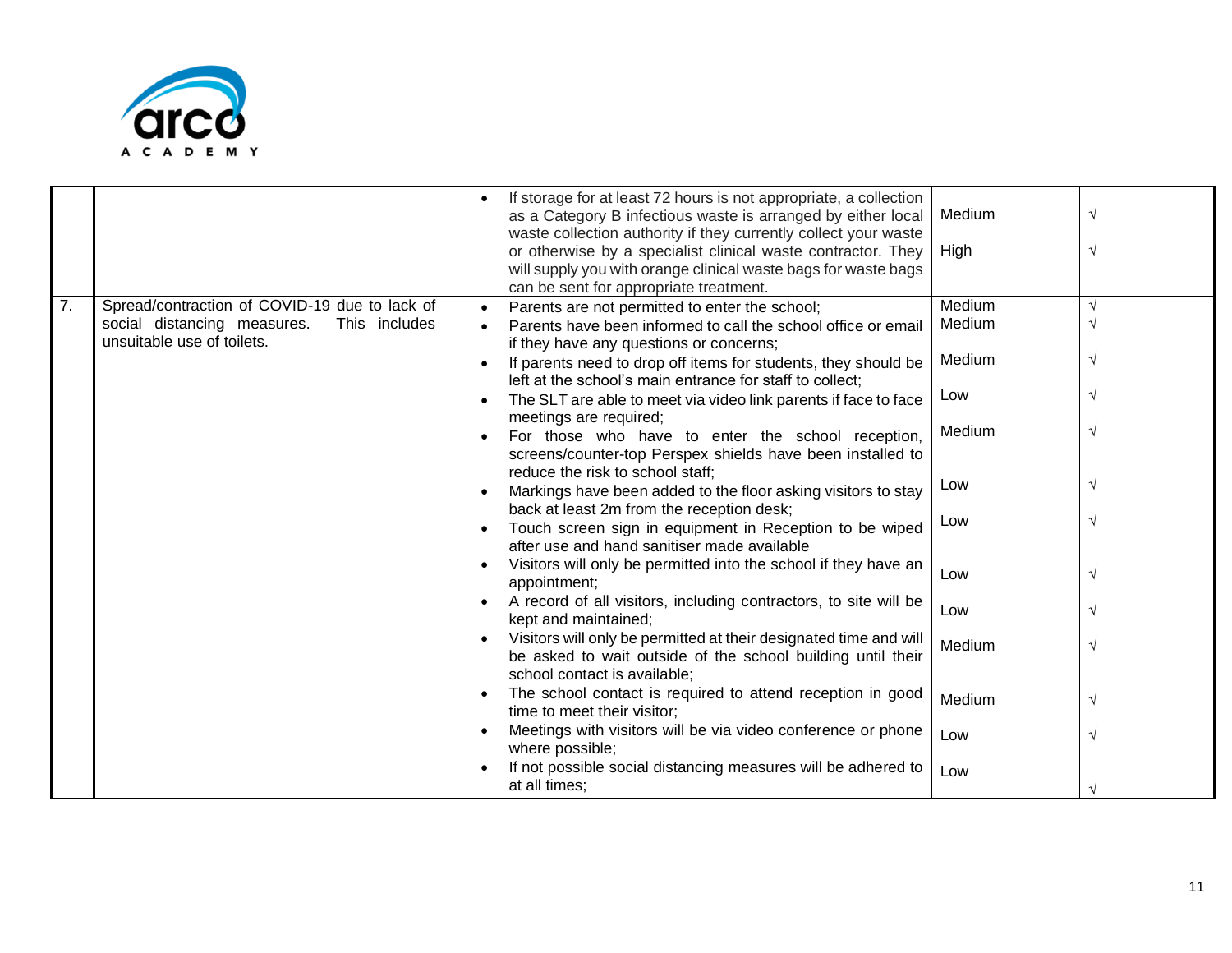

|     |                                                                                   | Face to face meetings in small rooms or within 2m are not<br>permitted;<br>Premises' contractors will be managed in accordance with a<br>separate premises maintenance risk assessment written<br>specifically for this time;<br>Deliveries will be accepted at designated space for staff to<br>collect;<br>The number of staff has been reduced where possible; they<br>all receive an induction to inform them of the school's risk<br>assessment and controls to prevent infection risks in the<br>school, when pertinent, relevant training is also provided. | Low<br>Low<br>Medium<br>Low | $\sqrt{ }$<br>$\sqrt{ }$<br>X<br>$\sqrt{ }$ |
|-----|-----------------------------------------------------------------------------------|--------------------------------------------------------------------------------------------------------------------------------------------------------------------------------------------------------------------------------------------------------------------------------------------------------------------------------------------------------------------------------------------------------------------------------------------------------------------------------------------------------------------------------------------------------------------|-----------------------------|---------------------------------------------|
| 8.  | Management of toilets throughout the day                                          | Toilets are cleaned throughout the day;<br>Students and staff are encouraged to close toilet lids where<br>applicable before flushing.                                                                                                                                                                                                                                                                                                                                                                                                                             | Medium<br>Medium            | $\sqrt{ }$<br>V                             |
| 9.  | Lack of staffing / insufficient staff ratios                                      | Adequate ratio of staff to children will be maintained and is<br>assessed on a daily basis, based on potential staff illness or<br>self-isolation;<br>Children are suitably supervised at all times;                                                                                                                                                                                                                                                                                                                                                               | Medium<br>Low               | $\sqrt{ }$<br>X                             |
| 10. | Hazardous substances management, unsuitable<br>COSHH management and unsafe use of | The school adheres to the government guidance on<br>managing buildings that are partially open;                                                                                                                                                                                                                                                                                                                                                                                                                                                                    | Low                         | $\sqrt{ }$                                  |
|     | chemicals leading to ill-health, environmental<br>contamination or fire.          | The school has applied the series of guidance documents<br>and advice sent out by Judicium regarding continued<br>premises management at this time;                                                                                                                                                                                                                                                                                                                                                                                                                | Low                         | $\sqrt{ }$                                  |
|     |                                                                                   | Premises staff levels are maintained and suitable for the use<br>of the building;                                                                                                                                                                                                                                                                                                                                                                                                                                                                                  | Medium                      | V                                           |
|     |                                                                                   | Appropriate cleaning and premises staffing levels are in<br>place;                                                                                                                                                                                                                                                                                                                                                                                                                                                                                                 | Medium                      | $\sqrt{ }$                                  |
|     |                                                                                   | Waste removal and enhanced cleaning programs are in                                                                                                                                                                                                                                                                                                                                                                                                                                                                                                                | Medium                      |                                             |
|     |                                                                                   | place for the potential coronavirus contaminated waste;<br>Contingency in place for sudden premises staff absence;                                                                                                                                                                                                                                                                                                                                                                                                                                                 | Low                         | V                                           |
|     |                                                                                   |                                                                                                                                                                                                                                                                                                                                                                                                                                                                                                                                                                    | Low                         |                                             |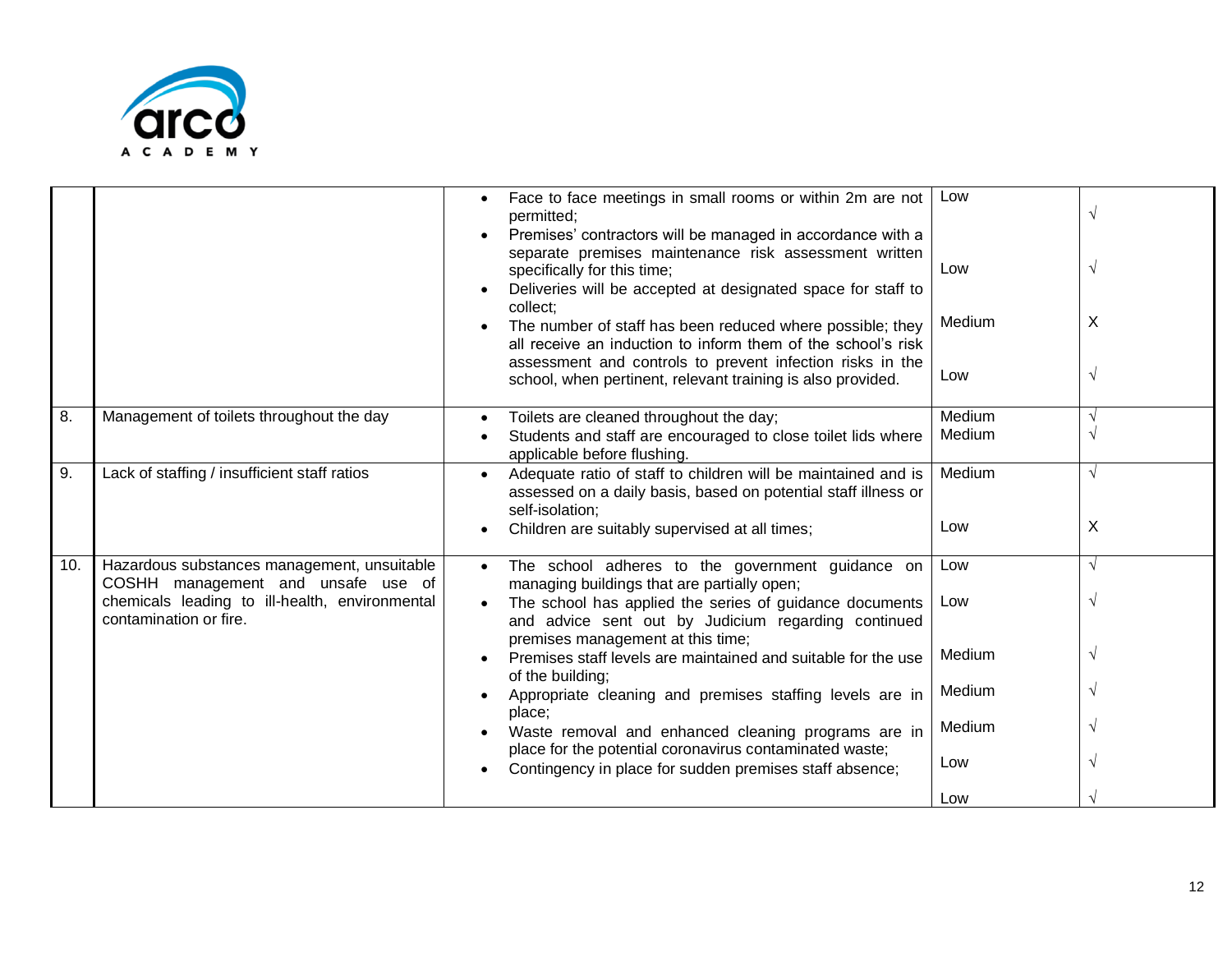

|     |                                                                                                         | The guidance provided in Judicium Education Newsletters<br>'Managing School Premises during COVID-19 outbreak', a<br>six-part series of guidance documents (in the form of<br>newsletters) and a 'Managing Premises Functions' separate<br>risk assessment has been completed;<br>Good ventilation can help reduce the risk of spreading<br>coronavirus, where possible windows doors (unless fire<br>doors) will be opened to improve general ventilation through<br>fresh air, when this is not possible, the Premises Manager<br>will look at improving mechanical systems. | Medium | $\sqrt{ }$ |
|-----|---------------------------------------------------------------------------------------------------------|--------------------------------------------------------------------------------------------------------------------------------------------------------------------------------------------------------------------------------------------------------------------------------------------------------------------------------------------------------------------------------------------------------------------------------------------------------------------------------------------------------------------------------------------------------------------------------|--------|------------|
| 11. | evacuation<br>procedures<br>Fire<br>and<br>being<br>inadequate at this time due to lack of trained fire | Suitable storage and management of flammable hand<br>sanitizer is in place;                                                                                                                                                                                                                                                                                                                                                                                                                                                                                                    | Medium | $\sqrt{ }$ |
|     | wardens or occupants being spread around the<br>building without suitable procedures in place.          | All chemicals used for the cleaning of school buildings and                                                                                                                                                                                                                                                                                                                                                                                                                                                                                                                    | Low    | $\sqrt{}$  |
|     |                                                                                                         | equipment is COSHH assessed and managed appropriately;<br>Material safety data sheets are held for all chemicals and<br>readily available to all staff;                                                                                                                                                                                                                                                                                                                                                                                                                        | Low    | $\sqrt{ }$ |
|     |                                                                                                         | All cleaning chemicals are stored safely and securely in<br>accordance with requirements;                                                                                                                                                                                                                                                                                                                                                                                                                                                                                      | Low    | $\sqrt{ }$ |
|     |                                                                                                         | COSHH safety training has been completed by all those<br>using chemicals for cleaning;                                                                                                                                                                                                                                                                                                                                                                                                                                                                                         | Medium | $\sqrt{ }$ |
|     |                                                                                                         | Appropriate PPE is available for all cleaning including                                                                                                                                                                                                                                                                                                                                                                                                                                                                                                                        |        |            |
|     |                                                                                                         | suitable PPE for cleaning of<br>potential coronavirus<br>contaminated rooms or equipment.                                                                                                                                                                                                                                                                                                                                                                                                                                                                                      | Low    |            |
|     |                                                                                                         |                                                                                                                                                                                                                                                                                                                                                                                                                                                                                                                                                                                |        | X          |
| 12. | Transmission of Covid-19 via food preparation,                                                          | Evacuation plans including the following have been<br>$\bullet$                                                                                                                                                                                                                                                                                                                                                                                                                                                                                                                |        |            |
|     | handling, storage, contact surfaces or packaging.                                                       | reviewed:<br>Safe assembly points for occupants following social<br>➤<br>distancing requirements;                                                                                                                                                                                                                                                                                                                                                                                                                                                                              | Low    | $\sqrt{ }$ |
|     |                                                                                                         | Safe exit via the nearest available final exit;                                                                                                                                                                                                                                                                                                                                                                                                                                                                                                                                | Low    |            |
|     |                                                                                                         | Training occupants of any changes to evacuation;                                                                                                                                                                                                                                                                                                                                                                                                                                                                                                                               | Medium |            |
|     |                                                                                                         | Ensuring there are enough trained fire wardens on-site<br>with the ability to sweep all used areas of the school;                                                                                                                                                                                                                                                                                                                                                                                                                                                              | Medium | $\sqrt{ }$ |
|     |                                                                                                         |                                                                                                                                                                                                                                                                                                                                                                                                                                                                                                                                                                                |        |            |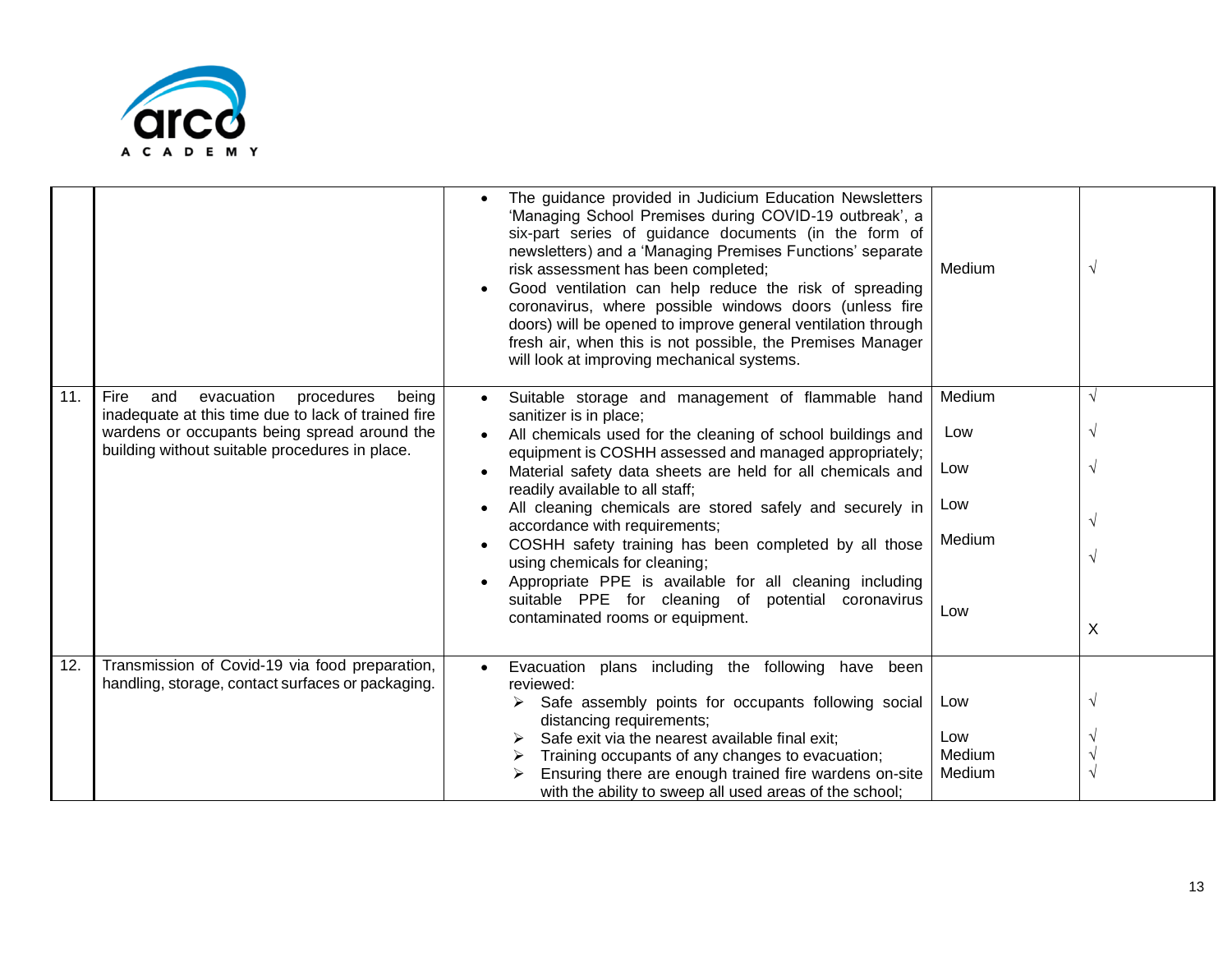

|     |                                                                                                          | Use of the school has been reduced to enable safe<br>sweeping and evacuation.<br>All other fire system testing and maintenance has continued<br>as normal.                                                                                                                                                                                                                                                         | Low<br>Medium    | $\sqrt{ }$               |
|-----|----------------------------------------------------------------------------------------------------------|--------------------------------------------------------------------------------------------------------------------------------------------------------------------------------------------------------------------------------------------------------------------------------------------------------------------------------------------------------------------------------------------------------------------|------------------|--------------------------|
| 13. | Spread/contraction of COVID-19 during an<br>educational visit.                                           | Kitchen/Catering Manager<br>The<br>has<br>reviewed<br>and<br>implemented the Guidance for food businesses on                                                                                                                                                                                                                                                                                                       | Medium           | $\sqrt{ }$               |
|     |                                                                                                          | coronavirus (COVID-19)<br>Kitchen/Catering Manager has reviewed<br>The<br>and<br>implemented FSA guidance on good hygiene practices in                                                                                                                                                                                                                                                                             | Medium<br>Medium | V<br>$\sqrt{ }$          |
|     |                                                                                                          | food preparation and PHE guidance<br>The HACCP processes and waste disposal arrangements<br>have been reviewed to reduce the spread of coronavirus                                                                                                                                                                                                                                                                 |                  |                          |
| 14. | Spread/contraction of Covid-19 due not acting<br>appropriately when a case is suspected or<br>confirmed. | In line with Government advice, overnight and overseas<br>$\bullet$<br>educational visits will not be carried out during the spring<br>term<br>A risk assessment $-$ in line with the school's policy will be<br>carried out for non-overnight domestic educational visits.                                                                                                                                        | Low<br>Low       | X<br>$\sqrt{ }$          |
| 15. | Protocol with suspected symptoms                                                                         | If anyone becomes unwell in school with a new, continuous<br>cough or a high temperature they are sent home/their<br>parents or carer are contacted to collect them and they are<br>advised to follow COVID-19: guidance for households with<br>possible coronavirus infection<br>Parents/Carers are informed that a responsible adult should<br>be on standby in order to collect their child from school if they | Medium<br>Medium | $\sqrt{ }$<br>$\sqrt{ }$ |
|     |                                                                                                          | become unwell during the school day. The name of the<br>person who will collect the child needs to be provided and<br>recorded for safeguarding<br>The school has identified the Local Health Protection Team<br>(HPT) so they can be contacted immediately in the case of a<br>case, the HPT details are available to the SLT                                                                                     | Medium<br>Low    | $\sqrt{ }$               |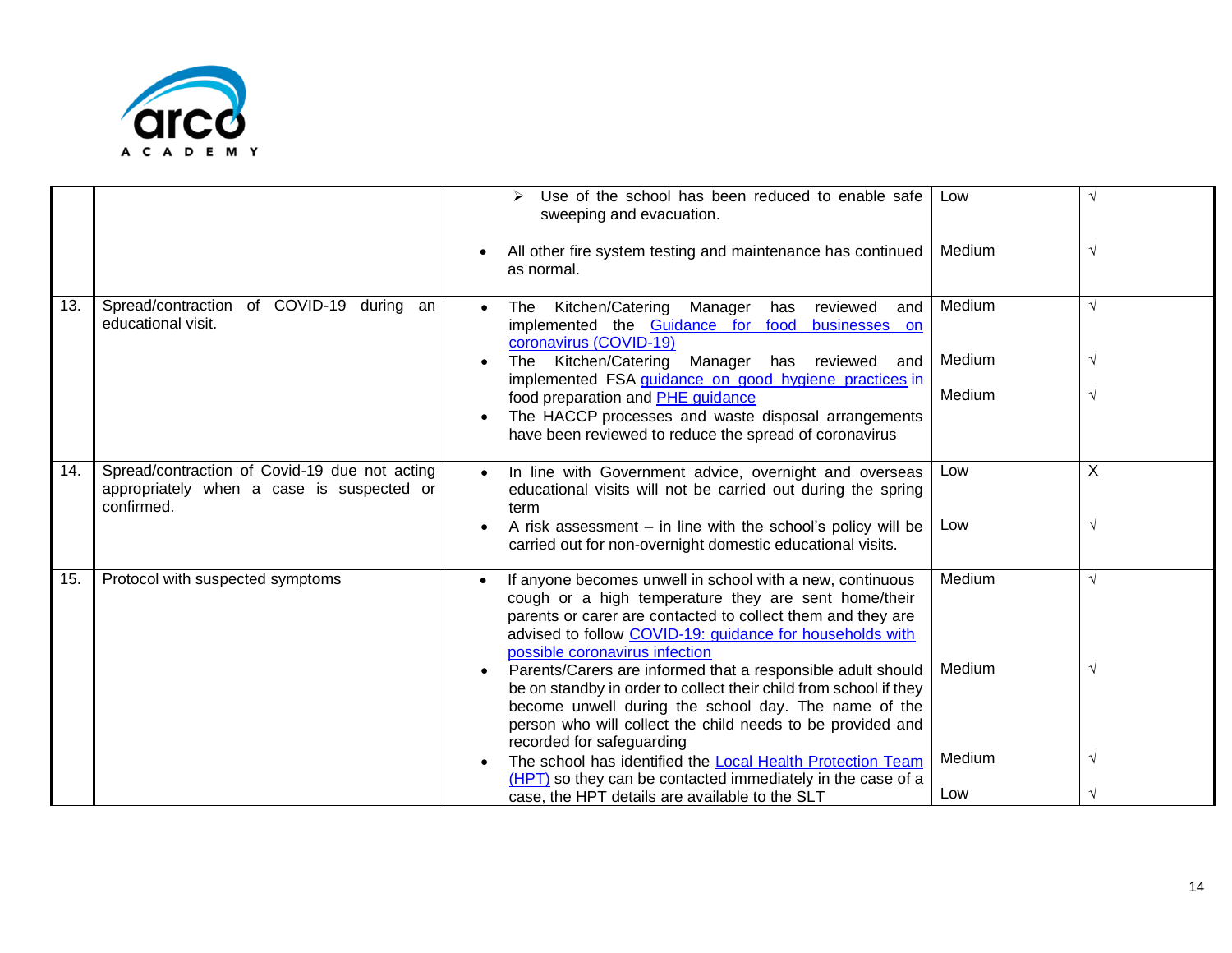

|     |                                                               | The school keeps informed of Government and Department<br>for Education guidance and updates<br>To avoid attendance to the school, remote education plans<br>are in place for students or groups that need to self-isolate<br>A contingency plan is in place for a local outbreak, and if the<br>school is asked to close temporarily by HPT or local authority<br>to help control transmission. The plan may involve a return to<br>remaining open only for vulnerable children and the children<br>of critical workers only, and providing remote education for<br>all other pupils. | Low<br>Medium            | X |
|-----|---------------------------------------------------------------|----------------------------------------------------------------------------------------------------------------------------------------------------------------------------------------------------------------------------------------------------------------------------------------------------------------------------------------------------------------------------------------------------------------------------------------------------------------------------------------------------------------------------------------------------------------------------------------|--------------------------|---|
| 16. | Online learning due to self-isolation or national<br>lockdown | SLT will brief staff, students and parents with updates<br>SLT will outline expectations to staff, students and parents<br>Lessens will be delivered online using Microsoft teams<br>Staff to receive training where appropriate                                                                                                                                                                                                                                                                                                                                                       | Low<br>Low<br>Low<br>Low |   |

| <b>ACTION PLAN</b><br>(Additional Control Measures Required/Recommended Actions) |                                                                                                                                                                                                                                                        |                                                                                                                                                          |  |
|----------------------------------------------------------------------------------|--------------------------------------------------------------------------------------------------------------------------------------------------------------------------------------------------------------------------------------------------------|----------------------------------------------------------------------------------------------------------------------------------------------------------|--|
|                                                                                  | <b>Hazards and Risks</b><br><b>Recommended Actions</b>                                                                                                                                                                                                 |                                                                                                                                                          |  |
|                                                                                  | on how infection risks are controlled in the school. Stress or anxiety caused due to lack of support, information or staff consultation.                                                                                                               | Spread/contraction of COVID-19 due to interaction with a person who has symptoms of the disease, a person who may be asymptomatic or lack of information |  |
|                                                                                  | Students and student will be required to undergo testing<br>three times a week.                                                                                                                                                                        | Parents notified vie email, return to school meeting and phone calls where needed                                                                        |  |
|                                                                                  | The school has informed parents, students, carers,<br>employees and visitors not to enter the school if they are<br>displaying any symptoms of coronavirus (following the<br>COVID-19 guidance for households with possible<br>coronavirus infection); | Any student displaying signs will be expected to carry their learning online for ten<br>days and take a test on arrival back to the academy.             |  |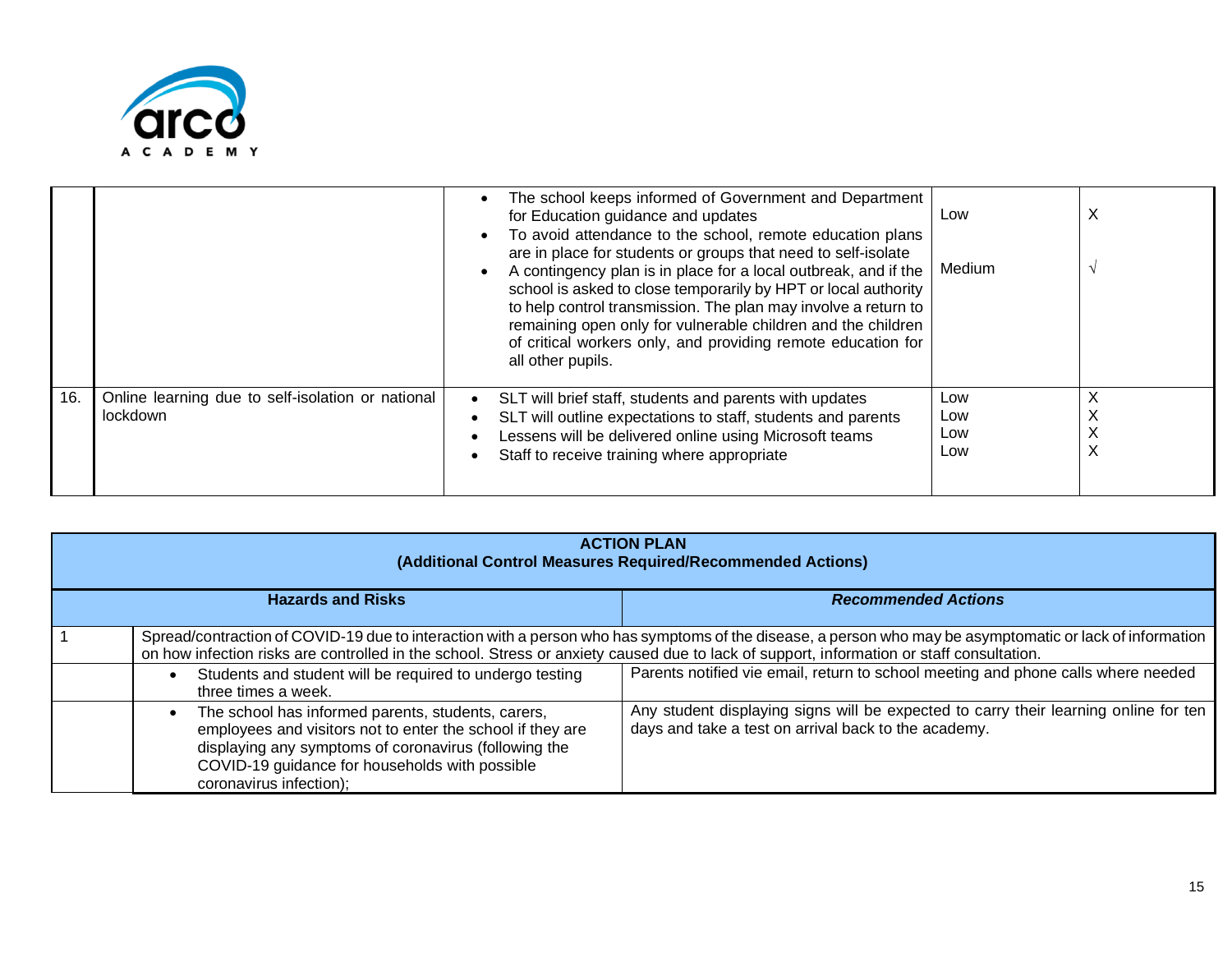

| Parents receive guidance on school times for their child and<br>protocols set out for attending the school i.e. should remain<br>2m apart from others, should follow staff members instruction<br>and should not congregate outside the school;                                                                                                                                                                                                                 | Parents to receive emails, SLT and teachers will complete termly parent meetings.<br>Weekly calls will be made to parents with any updated information                                                   |
|-----------------------------------------------------------------------------------------------------------------------------------------------------------------------------------------------------------------------------------------------------------------------------------------------------------------------------------------------------------------------------------------------------------------------------------------------------------------|----------------------------------------------------------------------------------------------------------------------------------------------------------------------------------------------------------|
| for school<br>Parents issued specific school protocols<br>attendance for them to explain to their children;                                                                                                                                                                                                                                                                                                                                                     | Email letters and website updates. School Home Support Practitioner Liaison if<br>required. Return to school meeting delivered by SLT                                                                    |
| Parents of SEN students or those with care plans are<br>individually consulted in order that plans are reviewed to<br>include any new safety measures;                                                                                                                                                                                                                                                                                                          | Email letters and website updates. Meeting with SENCO and School Home Support<br>Practitioner.                                                                                                           |
| Staff are briefed and consulted on school procedures and the<br>$\bullet$<br>plans for re-entry of students;                                                                                                                                                                                                                                                                                                                                                    | Emails, daily briefing and debrief and inset Day.                                                                                                                                                        |
| Employees have had sufficient training and briefing<br>regarding infection control and school protocols;                                                                                                                                                                                                                                                                                                                                                        | Online CPD, inset Day, DSL to send ongoing updates.                                                                                                                                                      |
| Staff are up to date on other related guidance and support in<br>$\bullet$<br>relation to themselves and students such as stress and<br>wellbeing including:<br>https://www.gov.uk/government/publications/covid-19-guidance-on-<br>supporting-children-and-young-peoples-mental-health-and-<br>wellbeing/guidance-for-parents-and-carers-on-supporting-children-<br>and-young-peoples-mental-health-and-wellbeing-during-the-<br>coronavirus-covid-19-outbreak | Updates through DSL ongoing emails, online resources provided, and training<br>days.                                                                                                                     |
| In relation to mental health and stress support organisation,<br>details are available to staff including confidential employee<br>helplines and information that can be provided to students                                                                                                                                                                                                                                                                   | Students will receive a mix of 1:1 and group sessions to identify any stresses.<br>Referrals will be made by DSL where needed.<br>Students will be given different resources to support their well-being |
| Staff can access the free helpline Education Support<br>Partnership for school staff and targeted support for mental<br>health and wellbeing                                                                                                                                                                                                                                                                                                                    | DSL will send out email to all staff on a termly basis<br>Line managers will conduct weekly meetings                                                                                                     |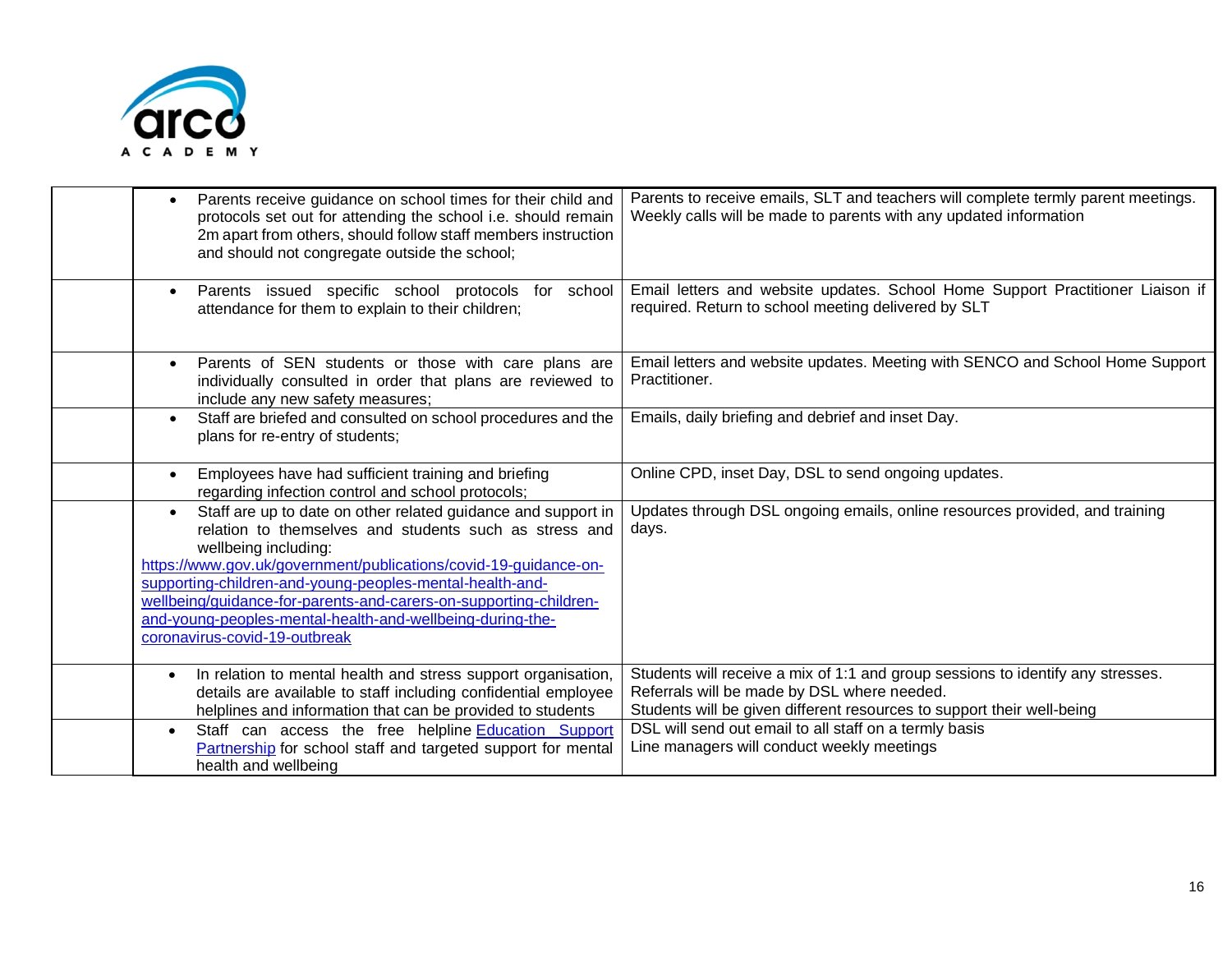

| There are communication, consultation and support networks<br>in place for staff and if there are particular concerns staff can<br>raise them quickly and effectively;                                                                                                                                                                                                                       | Information made available at inset day and updates through the DSL.                        |
|----------------------------------------------------------------------------------------------------------------------------------------------------------------------------------------------------------------------------------------------------------------------------------------------------------------------------------------------------------------------------------------------|---------------------------------------------------------------------------------------------|
| Hazard reporting mechanisms are in place and are easily<br>accessible;                                                                                                                                                                                                                                                                                                                       | Ongoing                                                                                     |
| Talks with staff about the planned changes (E.g. safety<br>measure, timetable changes, arrival and departure times),<br>have taken place, including discussing whether additional<br>training would be helpful                                                                                                                                                                               | Informed on inset day and via staff email. On-going                                         |
| COVID-19 guidelines are published in the school's website                                                                                                                                                                                                                                                                                                                                    | Updated termly or when there is a update from government guidelines                         |
| Parents/Carers are informed of the general arrangements<br>being made and what is expected of them in terms of<br>dropping off and collecting children and any other local<br>important procedures, emphasising their role in terms of the<br>local and national approach would also be appropriate as that<br>potentially impacts on school life and the whole pandemic<br>control measures | Email letters and website updates. School Home Support Practitioner Liaison if<br>required. |
| When possible staff will be permitted to work from home                                                                                                                                                                                                                                                                                                                                      | SLT will update staff where needed                                                          |
| Whenever possible, meetings will take place remotely via<br>videoconferencing or phone, and letters are also used for<br>communications                                                                                                                                                                                                                                                      | Ongoing, Stakeholders to be notified. Meetings to be held via Microsoft team and<br>Zoom.   |
| People deemed vulnerable take particular care to minimise<br>contact with others and are advised to follow Guidance on<br>shielding and protecting people who are clinically extremely<br>vulnerable from COVID-19                                                                                                                                                                           | Risk assess all vulnerable students and DSL to stay updated on guideline.                   |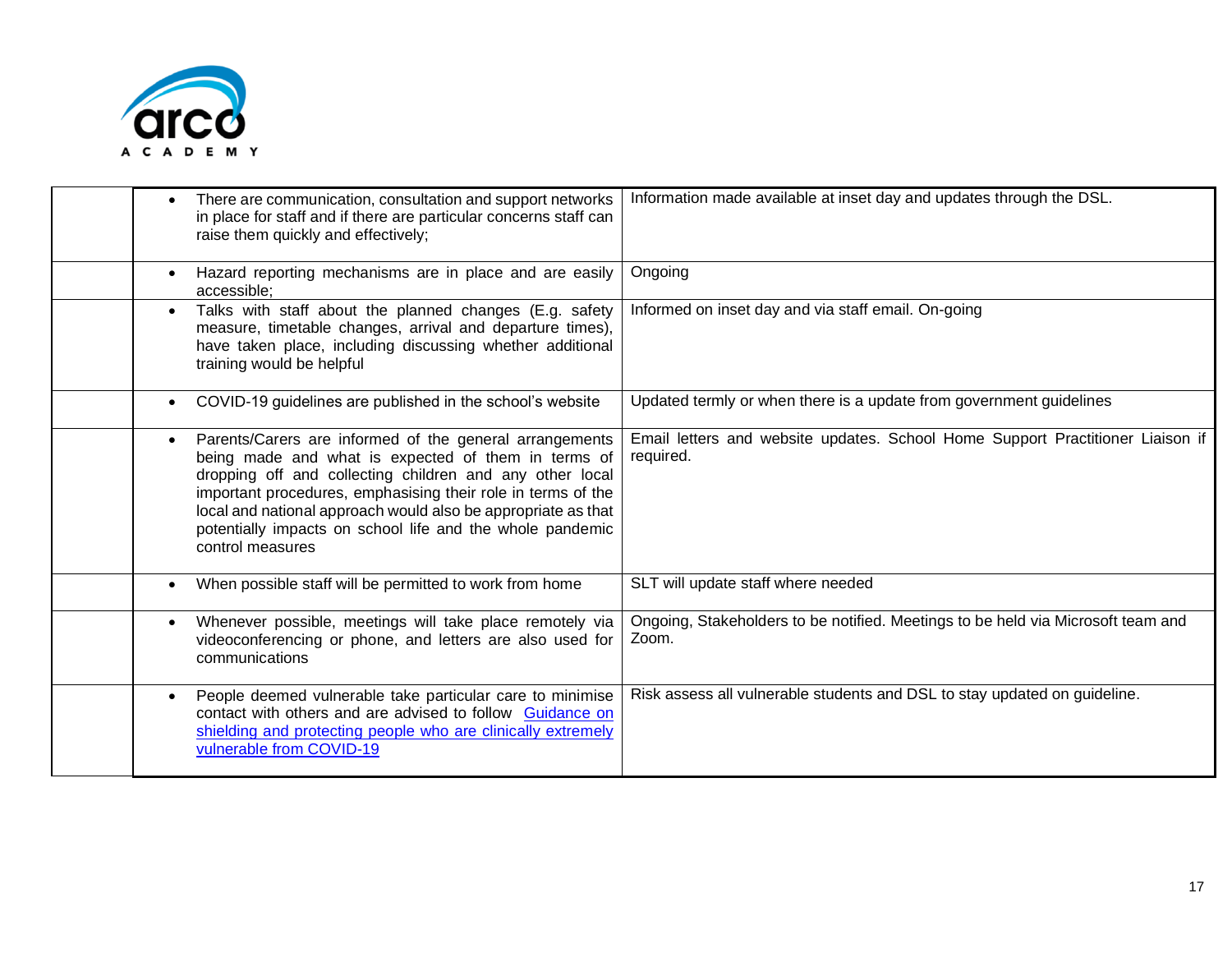

|                | Risk assessments and plans are consulted and discussed<br>with relevant staff, including on a one-to-one basis for some<br>to enable staff to speak about their own situation and<br>reasonable adjustments to be made                                                                                                                                                                                                                                                     | SLT will consult team via briefing or debrief                                                                 |
|----------------|----------------------------------------------------------------------------------------------------------------------------------------------------------------------------------------------------------------------------------------------------------------------------------------------------------------------------------------------------------------------------------------------------------------------------------------------------------------------------|---------------------------------------------------------------------------------------------------------------|
|                | The school will try as far as practically possible to be flexible<br>and accommodate additional measures for vulnerable people<br>where appropriate                                                                                                                                                                                                                                                                                                                        | Ongoing                                                                                                       |
|                | Specific risk assessments for new and expectant mothers are<br>completed                                                                                                                                                                                                                                                                                                                                                                                                   | DSL to create a Risk Assessment if needed.                                                                    |
|                | Staff that travel abroad during the summer holiday to<br>countries that are not on the Coronavirus (COVID-19): travel<br>corridor list will self-isolate for 14 days before they are due to<br>return to work in the spring term. Where it is not possible to<br>avoid a member of staff having to quarantine during term<br>time, the school will consider if it is possible to temporarily<br>amend working arrangements to enable them to isolate and<br>work from home | Staff to be consulted prior to return to work and are to complete survey.                                     |
| $\overline{2}$ | Spread/contraction of COVID-19 due to lack of social distancing measures during the school day including:<br>Drop off / entry to the school.                                                                                                                                                                                                                                                                                                                               |                                                                                                               |
|                | Drop-off and collection points and timings for each group<br>$\bullet$<br>have been identified, this information has been cascaded to<br>parents.                                                                                                                                                                                                                                                                                                                          | Parents to be informed via newsletter, website and return to school meeting                                   |
|                | Students who are dropped off can do this in the usual way<br>but drivers <b>MUST NOT</b> leave the vehicle;                                                                                                                                                                                                                                                                                                                                                                | Parents to be informed via newsletter and website.                                                            |
|                | Students must enter via the designated, signed (specifically<br>for this time) entrance to the building.                                                                                                                                                                                                                                                                                                                                                                   | Parents to be informed via newsletter and website. Students will be informed via<br>return to school meeting. |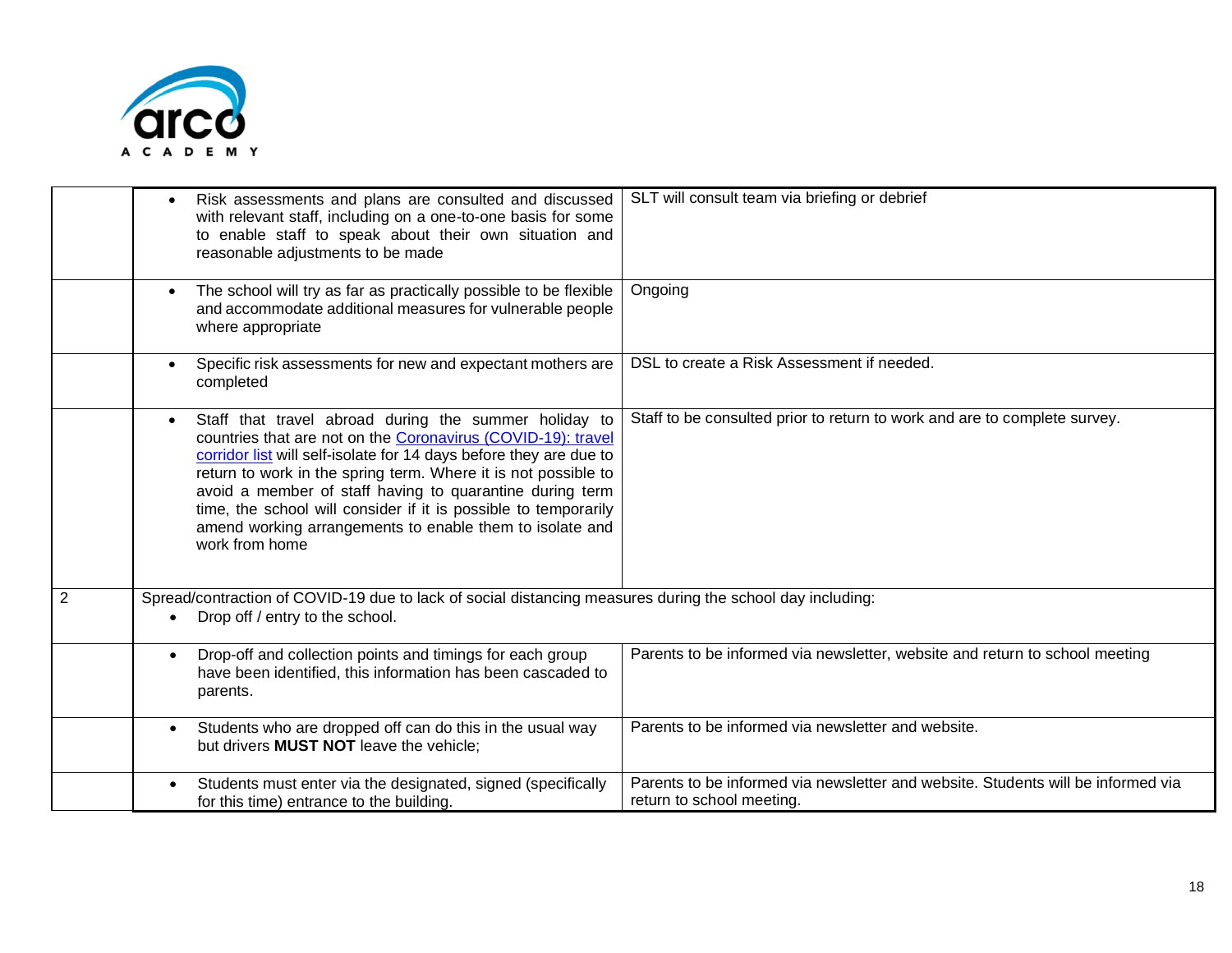

|   | Students are required to complete hand washing on entry to<br>the school:                                                                                                                                                                                                                                                            | Staff to prompt all students to wash their hands throughout the day.                     |
|---|--------------------------------------------------------------------------------------------------------------------------------------------------------------------------------------------------------------------------------------------------------------------------------------------------------------------------------------|------------------------------------------------------------------------------------------|
|   | Entrance doors are held open, reducing the number of<br>$\bullet$<br>occupants touching the doors;                                                                                                                                                                                                                                   | Staff have been told to hold door open for students.                                     |
|   | Hand-wash stations are located at the entrance to the<br>$\bullet$<br>school (classroom or other). All occupants are required to<br>wash their hands (soap/water or Hand sanitiser) on entry to<br>the school;                                                                                                                       | Ongoing reviewed and monitored                                                           |
|   | The school management keep this under review and will<br>consult with parents or students who are not following the<br>new procedures/start time for their group;                                                                                                                                                                    | Ongoing                                                                                  |
|   | Students will not be permitted to gather with students<br>$\bullet$<br>outside of their group at the start and end of the day.                                                                                                                                                                                                       | Letter to parents, Return to School meeting, new referrals to sign code of conduct.      |
|   | The school have implemented a process for removing face<br>$\bullet$<br>coverings when pupils of staff who use them arrive at<br>school;<br>Students have been informed how to do this correctly (not<br>touching the front of their face), washing hands immediately<br>on arrival, disposing of temporary coverings appropriately. | Students will be given mask where needed and prompted where needed to wear<br>correctly. |
| 3 | Spread/contraction of COVID-19 due to lack of social distancing measures during the school day including:<br>Classroom use / activities.                                                                                                                                                                                             |                                                                                          |
|   | Students to wear face covering when moving around the<br>$\bullet$<br>building                                                                                                                                                                                                                                                       | Staff to prompt students and replace mask if needed                                      |
|   | Classroom sizes are restricted to a normal 10 students, 1<br>teacher and TA if required (specific needs of class);                                                                                                                                                                                                                   | Staff to check daily                                                                     |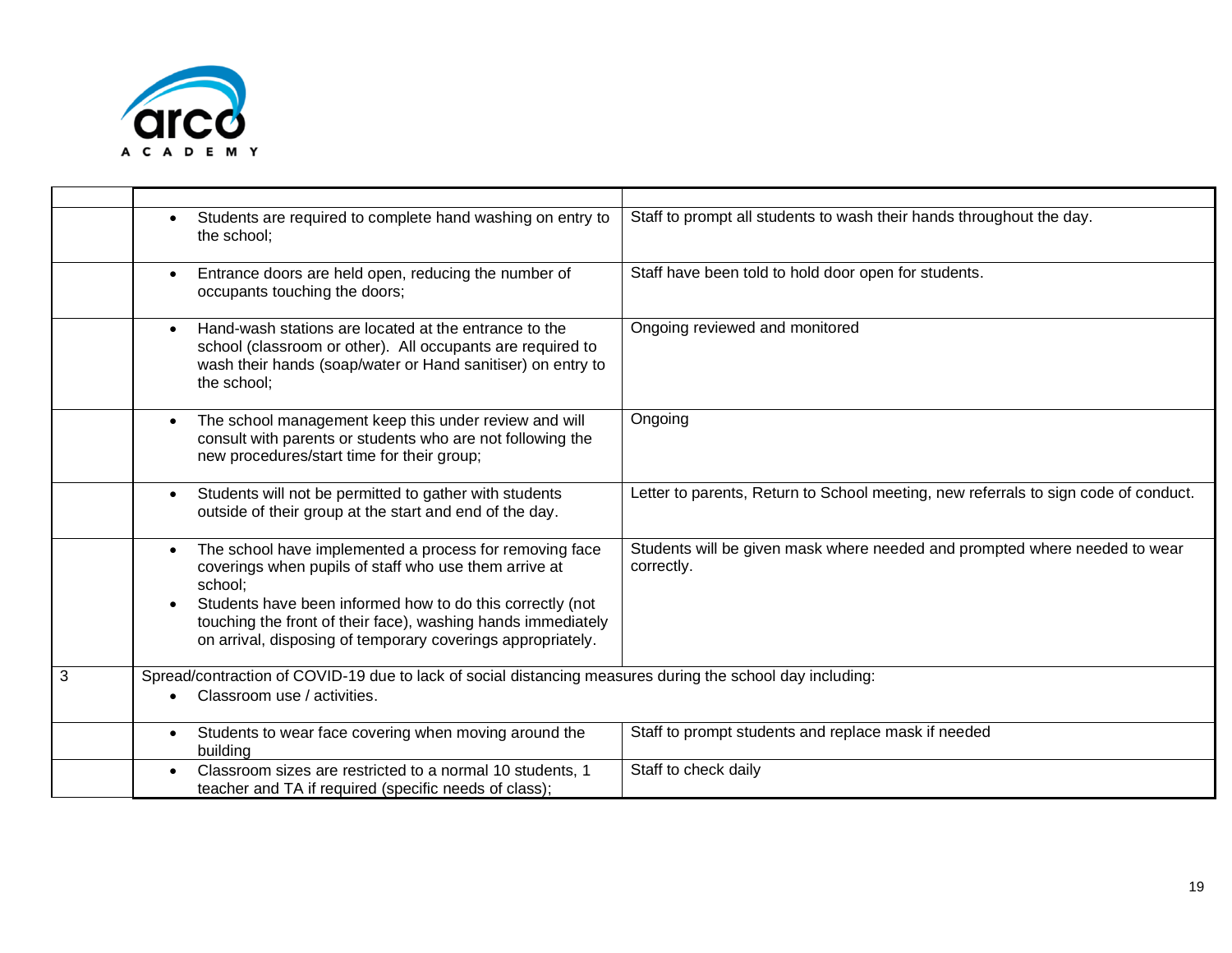

| Students to remain in class groups                                                                                                                                                                           | N/A                                                          |
|--------------------------------------------------------------------------------------------------------------------------------------------------------------------------------------------------------------|--------------------------------------------------------------|
| For non-practical subjects students will remain in the same<br>room with Teachers only moving (where possible);                                                                                              | N/A                                                          |
| The school has limited student movement between rooms /<br>areas as far as is reasonably practical;                                                                                                          | N/A                                                          |
| Classrooms have been organised to achieve 2m distances<br>$\bullet$<br>between students and Teachers at all times;                                                                                           | N/A                                                          |
| Students are managed while entering the room to avoid<br>$\bullet$<br>contact with each other of the Teacher;                                                                                                | Teacher to be always vigilant                                |
| Individual and very frequently used equipment such as<br>$\bullet$<br>pencils and pens are not shared;                                                                                                       | Student equipment checks will be carried out                 |
| Staff and pupils have their own items;                                                                                                                                                                       | Letters, Return to School meeting as reminders.              |
| Classroom based resources are only shared within a<br>bubble:                                                                                                                                                | Letters, Return to School meeting as reminders.              |
| These resources are cleaned regularly as are classroom<br>surfaces;                                                                                                                                          | Staff will ensure this is carried out for their subject area |
| Resources shared between bubbles, such as sports, art and<br>science equipment are rotated to allow them to be left<br>unused and out of reach for a period of at least 48 hours (72<br>hours for plastics); | Staff will ensure this is carried out for their subject area |
| Outdoor equipment is more frequently cleaned;                                                                                                                                                                | Staff will ensure this is carried out for their subject area |
| The school limits the amount of equipment students bring to<br>school to only essentials;                                                                                                                    | Letters, Return to School meeting as reminders.              |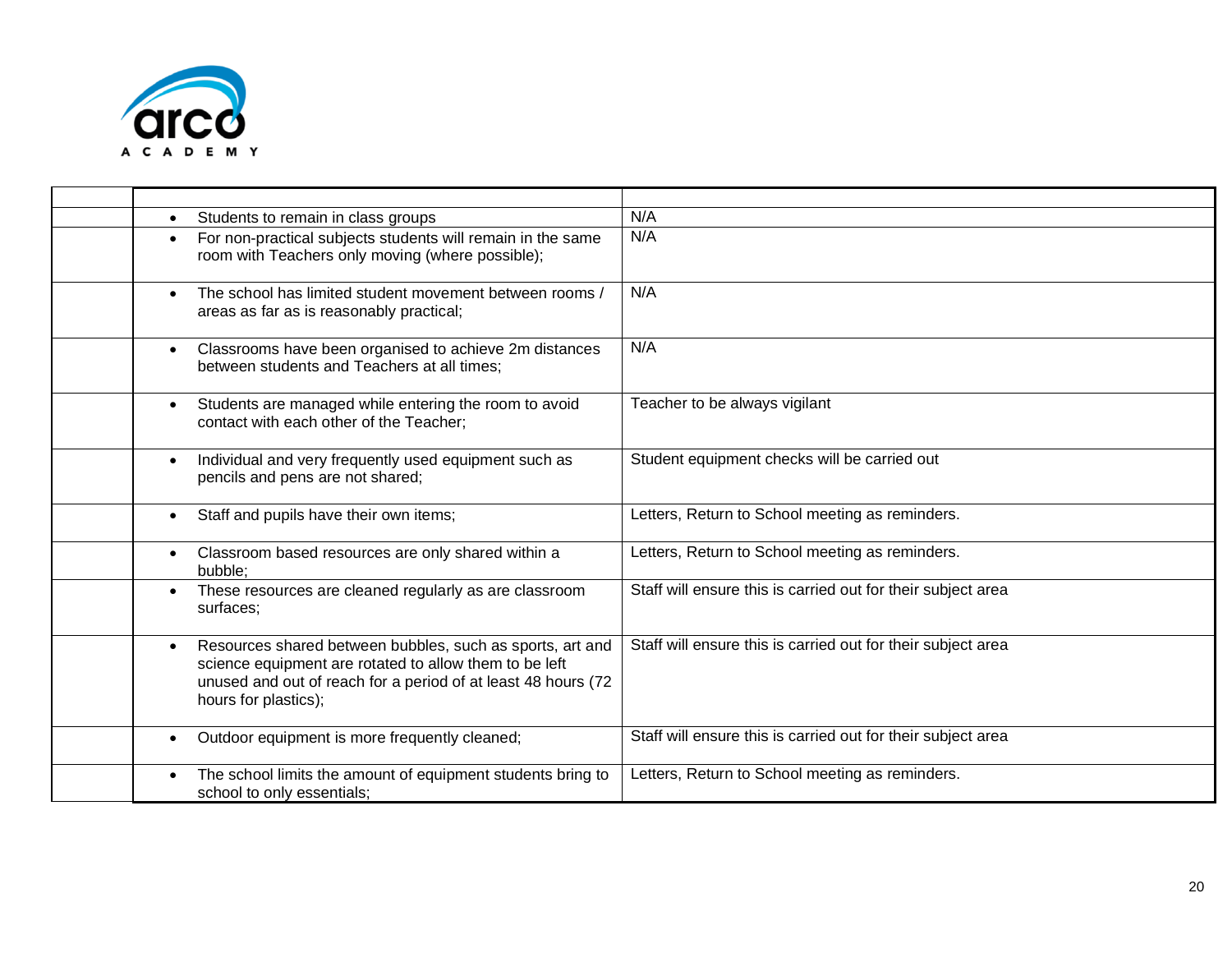

|   | Students and staff use hand sanitiser on entry to the<br>classroom;                                                                                                                                                           | Staff to prompt students where needed                                                                       |
|---|-------------------------------------------------------------------------------------------------------------------------------------------------------------------------------------------------------------------------------|-------------------------------------------------------------------------------------------------------------|
|   | Use of external play equipment is limited. Students may<br>move around the playground as usual but stay within their<br>specific group.                                                                                       | Continue to follow government guidelines.                                                                   |
|   | The number of teachers (and other staff) that mix with a<br>$\bullet$<br>class is restricted to as few as possible. Where possible<br>one teacher will teach double lessons                                                   | Ongoing                                                                                                     |
|   | All staff are proactive in managing the risks in their areas of<br>responsibility - this means ensuring risk assessments are<br>completed and reviewed and their teams are aware of<br>procedures and protocols               | All staff to be provided with risk assessment templates and supported for<br>completion by SLT if required. |
|   | Where students are not responding to social distancing<br>rules and ignore staff requests to keep apart or maintain<br>good hygiene, a member of the SLT will be asked to assist<br>and implement the Disciplinary Procedure. | SLT will follow behaviour policy                                                                            |
| 4 | Lunch area cleaned before and after each group's lunch<br>(not just at the end of break). Only one student will use a<br>clean lunch space before it is cleaned again.                                                        | Daily cleaning rota implemented                                                                             |
|   | Students have the option of bringing in packed lunches (no<br>lunch boxes allowed) or Arco will continue to provided<br>school lunches. To be eaten in dining area;                                                           | Parents informed via letter and Return to School meeting.                                                   |
|   | Tables are wiped clean with an appropriate disinfectant<br>before and after lunch;                                                                                                                                            | Daily cleaning rota implemented                                                                             |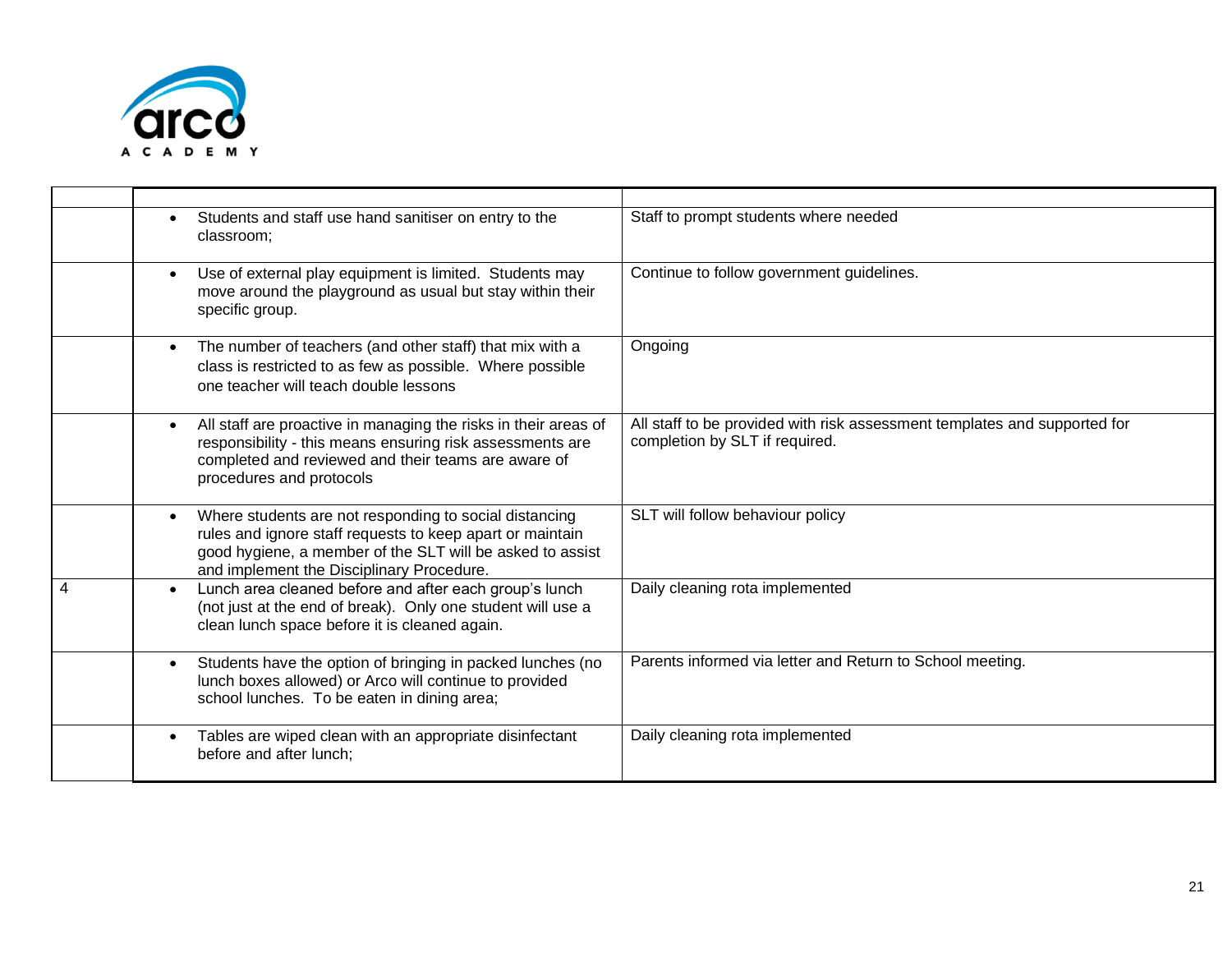

| Students are advised to clean hands before and after eating<br>lunch in the classroom.                                                         | Staff to prompt students where needed                                                    |
|------------------------------------------------------------------------------------------------------------------------------------------------|------------------------------------------------------------------------------------------|
| Moving around the academy:                                                                                                                     |                                                                                          |
| Movement to different areas within the school is reduced as<br>much as possible;                                                               | N/A                                                                                      |
| Where possible, all spaces are well ventilated using natural<br>ventilation (opening windows) or ventilation units;                            | Ongoing                                                                                  |
| Additional furniture, coats, bags are not permitted in the<br>$\bullet$<br>school. Allocated lockers should be used;                           | Remind parents and students at the Return to School meeting.                             |
| Corridors are sterile environments and kept as clear as<br>possible;                                                                           | Ongoing. Monitor cleaning through log.                                                   |
| Corridors that cannot provide 2m separation (although<br>passing in the corridor is deemed low risk) are designated<br>one way where possible; | Staff will remind students where needed                                                  |
| Where possible students will move with their group only and<br>will not mix with other groups;                                                 | Informed at Return to School meeting and ongoing, in line with government<br>guidelines. |
| Staff will generally manage student movement but keep a<br>$\bullet$<br>suitable social distance from students and other staff.                | Staff are briefed on protocols                                                           |
| <b>Break-times / playgrounds:</b>                                                                                                              |                                                                                          |
| Students are permitted to complete normal playground<br>activities;                                                                            | Ongoing                                                                                  |
| Contact sports are not permitted;                                                                                                              | Review and follow government guidelines.                                                 |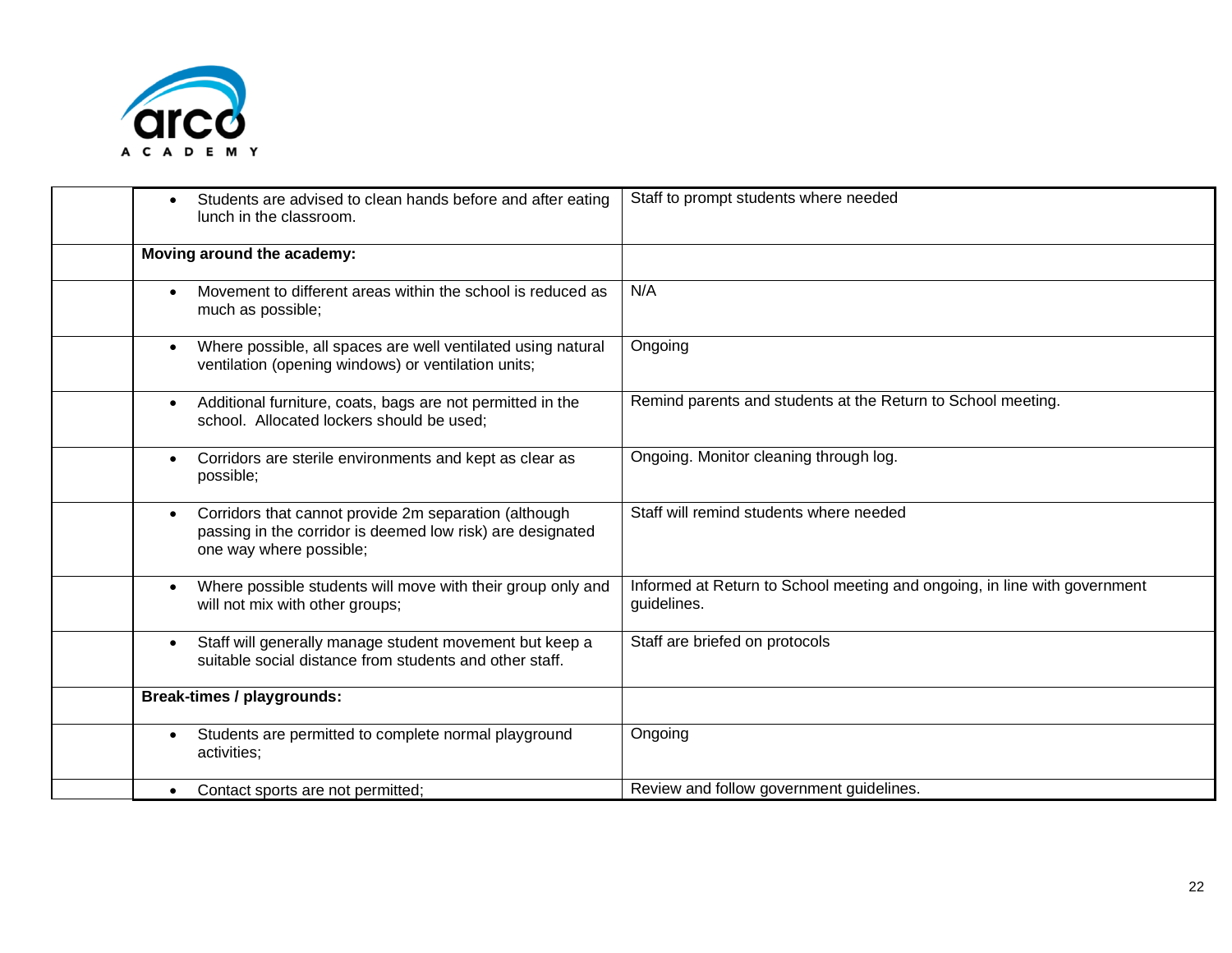

|   | Mixing with other groups is not permitted;                                                                                                                                                                                                                                                                                                            | Subject to government guidelines                                  |
|---|-------------------------------------------------------------------------------------------------------------------------------------------------------------------------------------------------------------------------------------------------------------------------------------------------------------------------------------------------------|-------------------------------------------------------------------|
|   | Daily inspection and enhanced cleaning programs are in<br>place for external areas.                                                                                                                                                                                                                                                                   | Ongoing, led by DSL. Weekly inspection will be carried out by DSL |
| 5 | Spread/contraction of COVID-19 due to insufficient First aid measures or poor arrangements when handling student's medication.                                                                                                                                                                                                                        |                                                                   |
|   | Employees are required to conform with social distancing<br>$\bullet$<br>requirements at all times;                                                                                                                                                                                                                                                   | Provide government guidance to staff members.                     |
|   | School offices are either reduced in occupation and desks are<br>$\bullet$<br>positioned in order to provide adequate separation or staff are<br>moved to other areas to reduce contact;<br>Staff rooms are not to be used unless these are large enough<br>to safely accommodate current staff numbers at a safe social<br>distance from each other; | Staff to be informed of new arrangements via email.               |
|   | Each staff area has been assessed, a maximum number of<br>$\bullet$<br>staff occupancy per room has been placed on the door;                                                                                                                                                                                                                          | Place numbers on doors.                                           |
|   | Staff are encouraged to bring a packed lunch and use<br>$\bullet$<br>staffroom/office, keeping a suitable distance from other<br>occupants;                                                                                                                                                                                                           | Staff to be informed of new arrangements via email and inset day. |
|   | Students will practice social distancing from staff appropriate<br>$\bullet$<br>to their age and as described in additional points of this<br>assessment:                                                                                                                                                                                             | Informed via letters, Return to School meeting and assemblies.    |
|   | Employees will be provided with and wear PPE when<br>required in accordance with government guidance.                                                                                                                                                                                                                                                 | In accordance with government guidance.                           |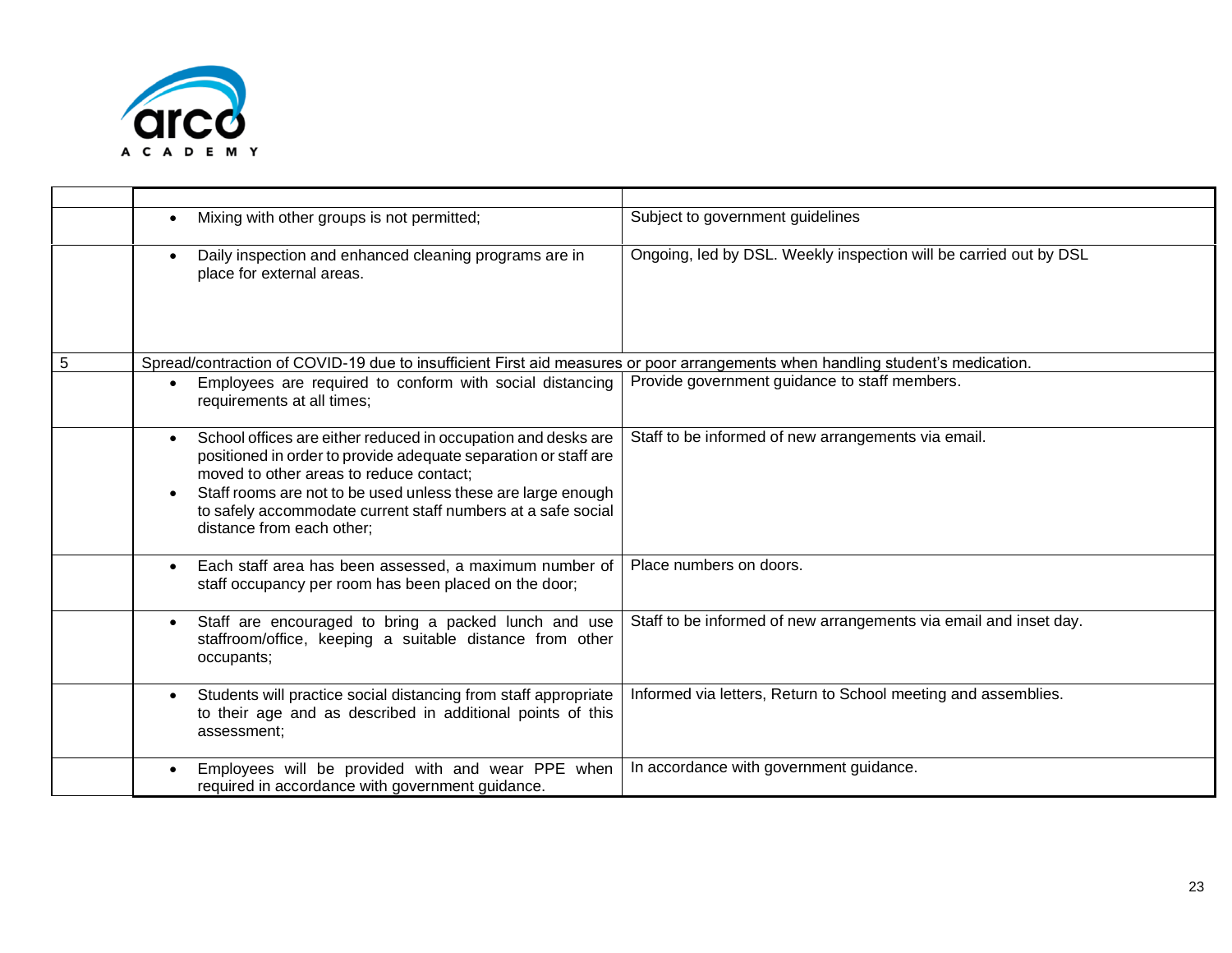

| 6 | Spread/contraction of COVID-19 due to lack of social distancing measures for external visitors to the school, including:                                                                                                                                                                                                      |                                                       |
|---|-------------------------------------------------------------------------------------------------------------------------------------------------------------------------------------------------------------------------------------------------------------------------------------------------------------------------------|-------------------------------------------------------|
|   | A specific First aid needs assessment has been completed<br>- see other 'First Aid Needs assessment - COVID-19;                                                                                                                                                                                                               | Reviewed and monitored                                |
|   | This information forms the decision on what activities and<br>groups can safely be managed within the school;                                                                                                                                                                                                                 | Risk assessments to be update in line with guidelines |
|   | Where an individual exhibits symptoms during the school<br>day, the individual will be escorted to the marked Isolation<br>Room/Area to isolate them from the main population until<br>additional medical assistance can be gained. This may be<br>111 support, an ambulance or until they leave the site to<br>self-isolate; | Act in accordance.                                    |
|   | Staff escorting the individual will be provided with<br>disposable gloves and apron if the 2 meter social distancing<br>rule cannot be maintained<br>Where the risk of contact with droplets to the face, e.g. from<br>coughing or vomiting, face protection should be provided                                               | Act in accordance.                                    |
|   | The classroom area or workspace the individual leaves will<br>be subject to a hard surface clean with appropriate<br>disinfectant products and all waste double bagged and<br>stored securely for 72 hours before disposal.                                                                                                   | Act in accordance.                                    |
|   | Staff or contractors carrying out the area clean should be<br>provided with a minimum of disposable gloves, aprons, mop<br>heads or paper towels.                                                                                                                                                                             | Act in accordance.                                    |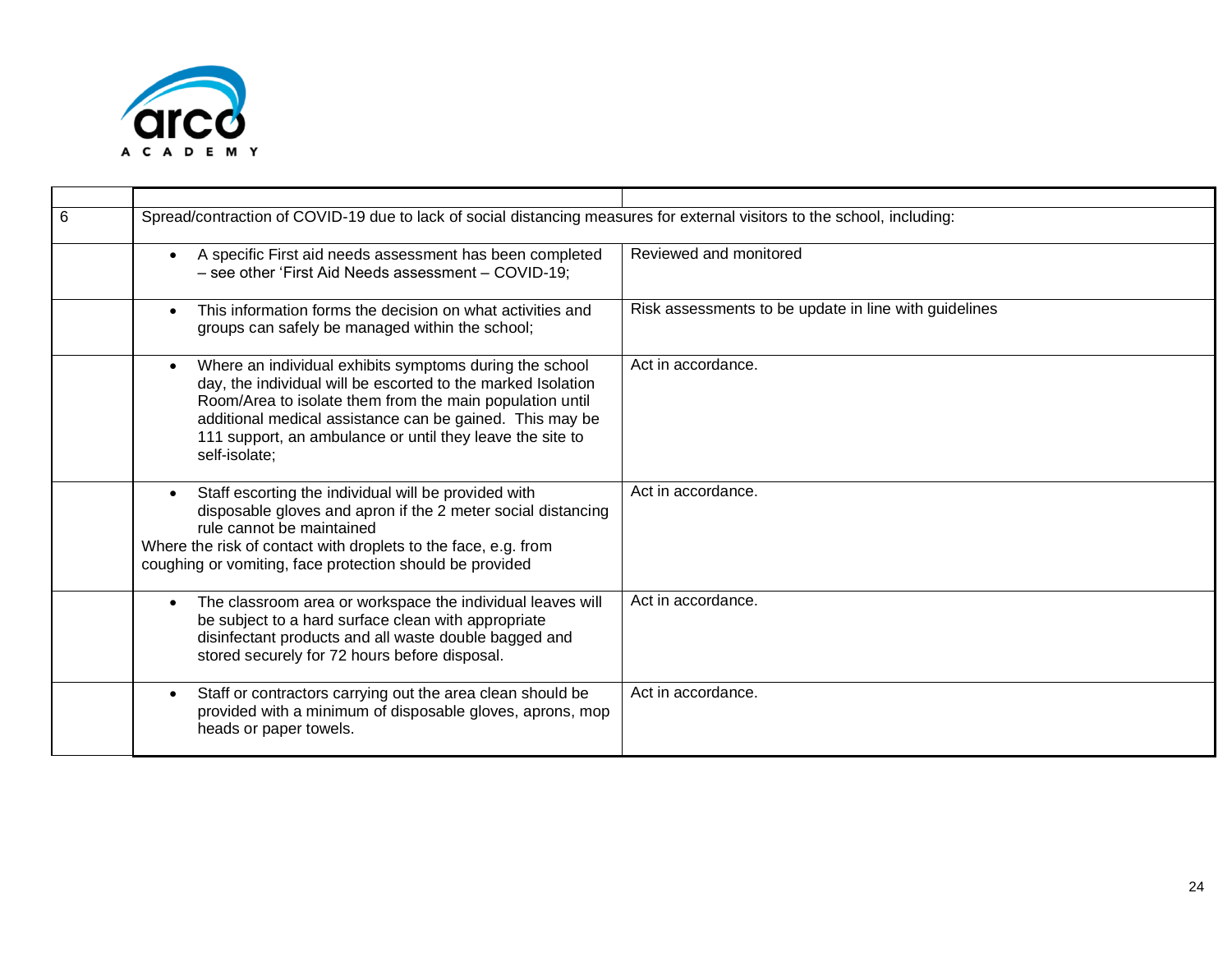

| Where visible contamination, e.g. saliva droplets, is present<br>face protection in the form of mask, goggles or face shield<br>will be provided.                                                                                              | Act in accordance.                                                                                                                                                                      |
|------------------------------------------------------------------------------------------------------------------------------------------------------------------------------------------------------------------------------------------------|-----------------------------------------------------------------------------------------------------------------------------------------------------------------------------------------|
| All building users advised re monitoring their own health,<br>reporting of symptoms and self-isolating                                                                                                                                         | Isolate students from the general public and work on a plan with Everyone Active.<br>All Arco staff, students, contracts and visitors will be provided with survey and or<br>monitored. |
| Where available, the school will provide individual displaying<br>symptoms with a home testing kit - where the individual is a<br>pupil, the kit will be provided to their parent or carer                                                     | DSL to make contact and order equipment.                                                                                                                                                |
| First aiders required to assist this person will wear full PPE<br>$\bullet$<br>including, apron, gloves, mask and visor;                                                                                                                       | Act in accordance.                                                                                                                                                                      |
| First aiders have completed appropriate training for 'donning<br>and doffing' PPE;                                                                                                                                                             | Provide CPD to staff. Ongoing, reviewed and monitored                                                                                                                                   |
| First aiders have completed appropriate training for 'donning<br>and doffing' PPE - PHE guidance:<br>https://www.gov.uk/government/publications/covid-19-<br>personal-protective-equipment-use-for-non-aerosol-<br>generating-procedures       | Provide CPD to staff. Ongoing, reviewed and monitored                                                                                                                                   |
| PPE is disposed of in accordance with NHS COVID-19<br>waste management guidance;<br>https://www.gov.uk/government/publications/covid-19-<br>decontamination-in-non-healthcare-settings/covid-19-<br>decontamination-in-non-healthcare-settings | Provide government guidance.                                                                                                                                                            |
| The first aid room is cleaned frequently and after each use<br>(when first aid care has been provided).                                                                                                                                        | Act in accordance.                                                                                                                                                                      |
| Staff dispensing medication to students should minimise<br>contact and their wash hands before and after dispensing                                                                                                                            | Act in accordance.                                                                                                                                                                      |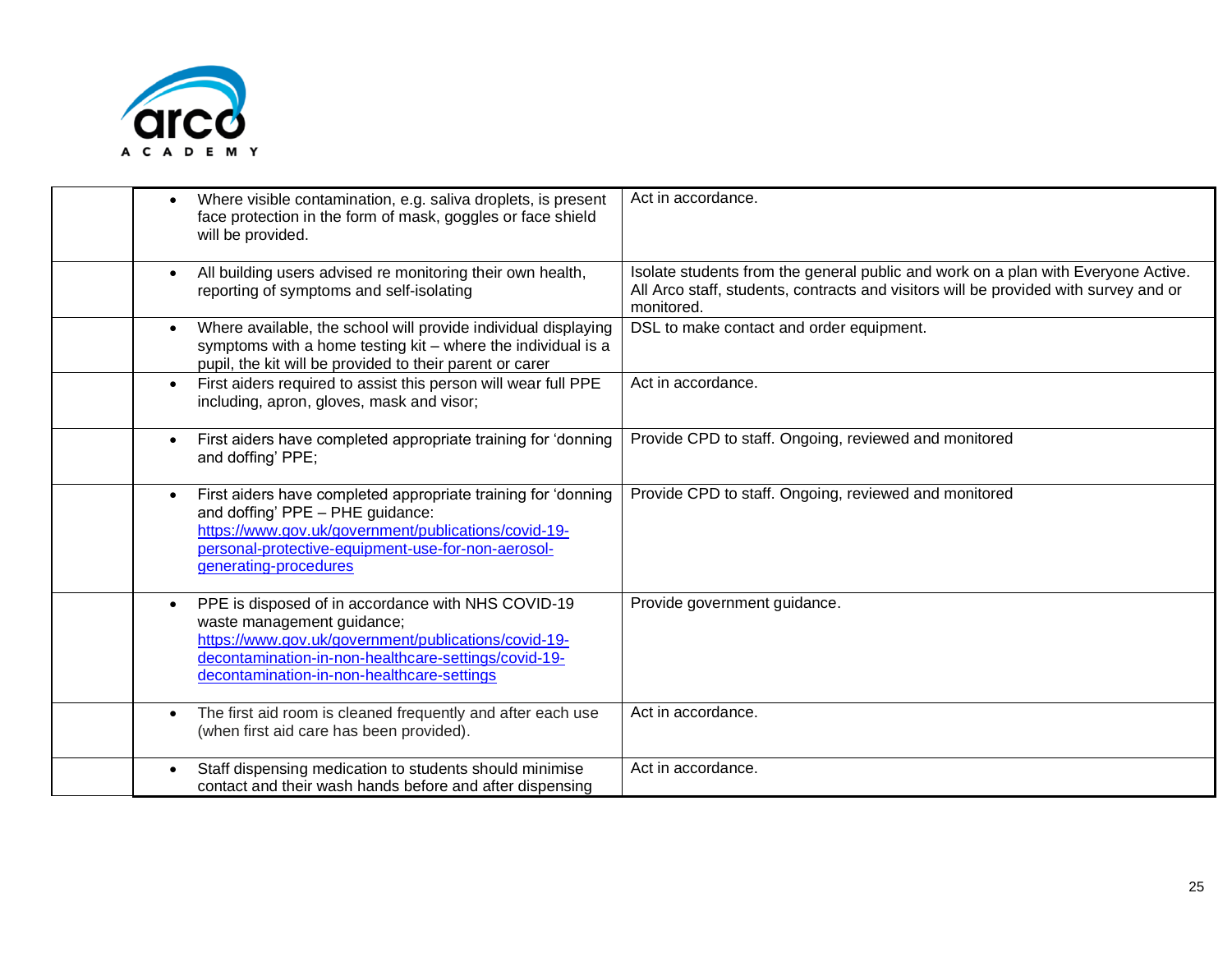

| the medication. If required, gloves will be worn by staff when<br>giving medication                                                                                                                                     |                                               |
|-------------------------------------------------------------------------------------------------------------------------------------------------------------------------------------------------------------------------|-----------------------------------------------|
| Where appropriate, students should take the medication out<br>$\bullet$<br>of the blister packs/bottles then place the unused ones back<br>in the cupboard, etc.                                                        | Act in accordance.                            |
| <b>Waste disposal measures</b><br>Waste control measure from possible cases of COVID-19 and<br>cleaning of areas where possible cases have been identified<br>(including disposable cloths and tissues) are as follows: |                                               |
| Put in a plastic rubbish bag and tied when full;<br>The plastic bag is placed in a second bin bag and tied;                                                                                                             | Act in accordance.                            |
| It is put in a suitable and secure place and marked for<br>$\bullet$<br>storage until the individual's test results are known;                                                                                          | Act in accordance.                            |
| Waste is stored safely and kept away from children;<br>$\bullet$                                                                                                                                                        | Agree upon a location with Everyone Active.   |
| Waste is not put in communal waste areas until negative<br>$\bullet$<br>test results are known or the waste has been stored for at<br>least 72 hours;                                                                   | Act in accordance.                            |
| If the individual tests negative, this can be put in with the<br>$\bullet$<br>normal waste;                                                                                                                             | Act in accordance.                            |
| If the individual tests positive, then waste is stored for at<br>$\bullet$<br>least 72 hours and then put in with the normal waste;                                                                                     | Agree upon a location with Everyone Active.   |
| If storage for at least 72 hours is not appropriate, a<br>$\bullet$<br>collection as a Category B infectious waste is arranged by<br>either local waste collection authority if they currently collect                  | DSL to seek company and use where applicable. |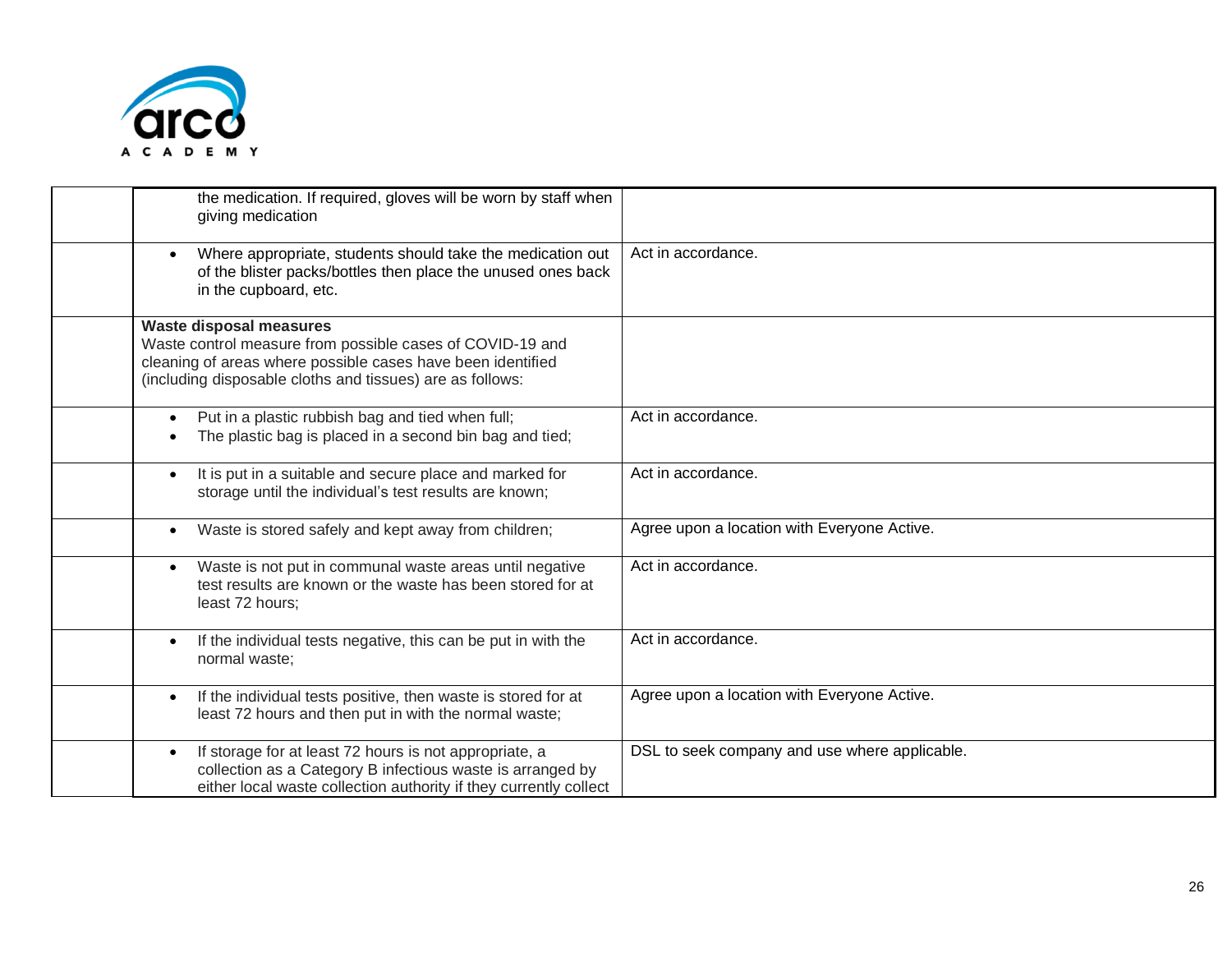

|                | your waste or otherwise by a specialist clinical waste<br>contractor. They will supply you with orange clinical waste<br>bags for waste bags can be sent for appropriate treatment. |                                                                        |
|----------------|-------------------------------------------------------------------------------------------------------------------------------------------------------------------------------------|------------------------------------------------------------------------|
| $\overline{7}$ | Spread/contraction of COVID-19 due to lack of social distancing measures. This includes unsuitable use of toilets.                                                                  |                                                                        |
|                | Parents are not permitted to enter the school;<br>$\bullet$                                                                                                                         | N/A                                                                    |
|                | Parents have been informed to call the school office or email<br>$\bullet$<br>if they have any questions or concerns;                                                               | Parents to be updated via email, letter and Return to School meeting.  |
|                | If parents need to drop off items for students, they should be<br>$\bullet$<br>left at the school's main entrance for staff to collect;                                             | Parents to be updated via email, letter and Return to School meeting.  |
|                | The SLT are able to meet via video link parents if face to face<br>$\bullet$<br>meetings are not required;                                                                          | Parents to bet updated via email, letter and Return to School meeting. |
|                | Touch screen sign in equipment in Reception to be wiped<br>after use and hand sanitiser made available                                                                              | Allocated staff will clean throughout the day                          |
|                | Visitors will only be permitted into the school if they have an<br>appointment;                                                                                                     | Visitor will be emailed and authorised given by SLT only               |
|                | A record of all visitors, including contractors, to site will be<br>$\bullet$<br>kept and maintained;                                                                               | Admin team will keep log                                               |
|                | Visitors will only be permitted at their designated time and will<br>$\bullet$<br>be asked to wait outside of the school building until their<br>school contact is available;       | Visitors may be asked to come in early to take test                    |
|                | The school contact is required to attend reception in good<br>time to meet their visitor;                                                                                           | All staff to be informed via email and inset da.                       |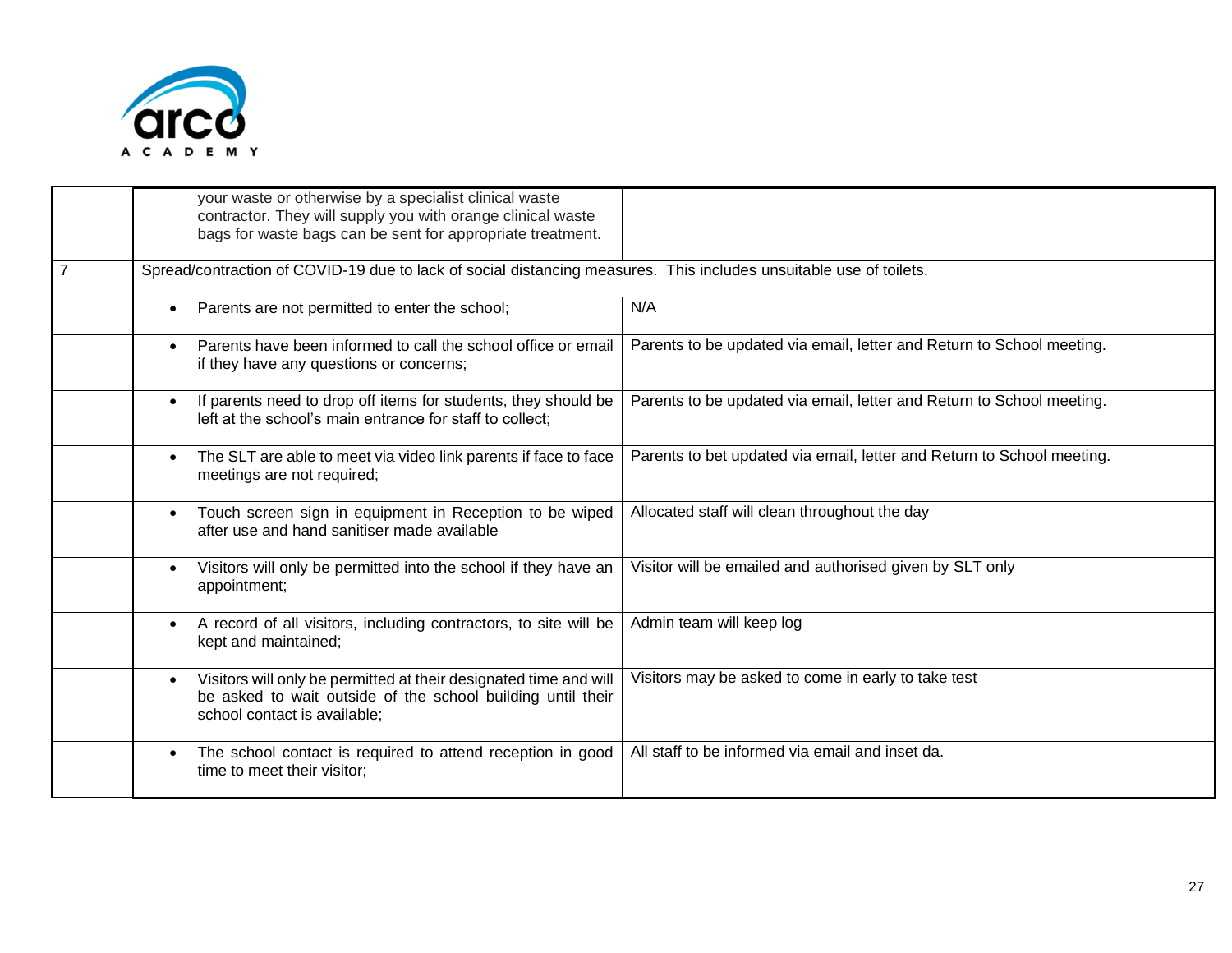

|   | Meetings with visitors will be via video conference or phone<br>where possible;                                                                                                                                                                                    | Will inform visitors that this is the preferred option.     |
|---|--------------------------------------------------------------------------------------------------------------------------------------------------------------------------------------------------------------------------------------------------------------------|-------------------------------------------------------------|
|   | If not possible social distancing measures will be adhered to<br>at all times;                                                                                                                                                                                     | Act in accordance.                                          |
|   | Face to face meetings in small rooms or within 2m are not<br>$\bullet$<br>permitted;                                                                                                                                                                               | Act in accordance.                                          |
|   | Premises' contractors will be managed in accordance with a<br>$\bullet$<br>separate premises maintenance risk assessment written<br>specifically for this time;                                                                                                    | Request from Everyone Active                                |
|   | Deliveries will be accepted at designated space for staff to<br>collect;                                                                                                                                                                                           | Act in accordance.                                          |
|   | The number of staff has been reduced where possible; they<br>$\bullet$<br>all receive an induction to inform them of the school's risk<br>assessment and controls to prevent infection risks in the<br>school, when pertinent, relevant training is also provided. | Briefed via email, inset day and ongoing via the DSL.       |
| 8 | Management of toilets throughout the day                                                                                                                                                                                                                           |                                                             |
|   | Toilets are cleaned throughout the day                                                                                                                                                                                                                             | Agree upon a time with Everyone Active.                     |
|   | Students and staff are encouraged to close toilet lids where<br>$\bullet$<br>applicable before flushing.                                                                                                                                                           | Informed at Return to School meeting and school assemblies. |
| 9 | Lack of staffing / insufficient staff ratios                                                                                                                                                                                                                       |                                                             |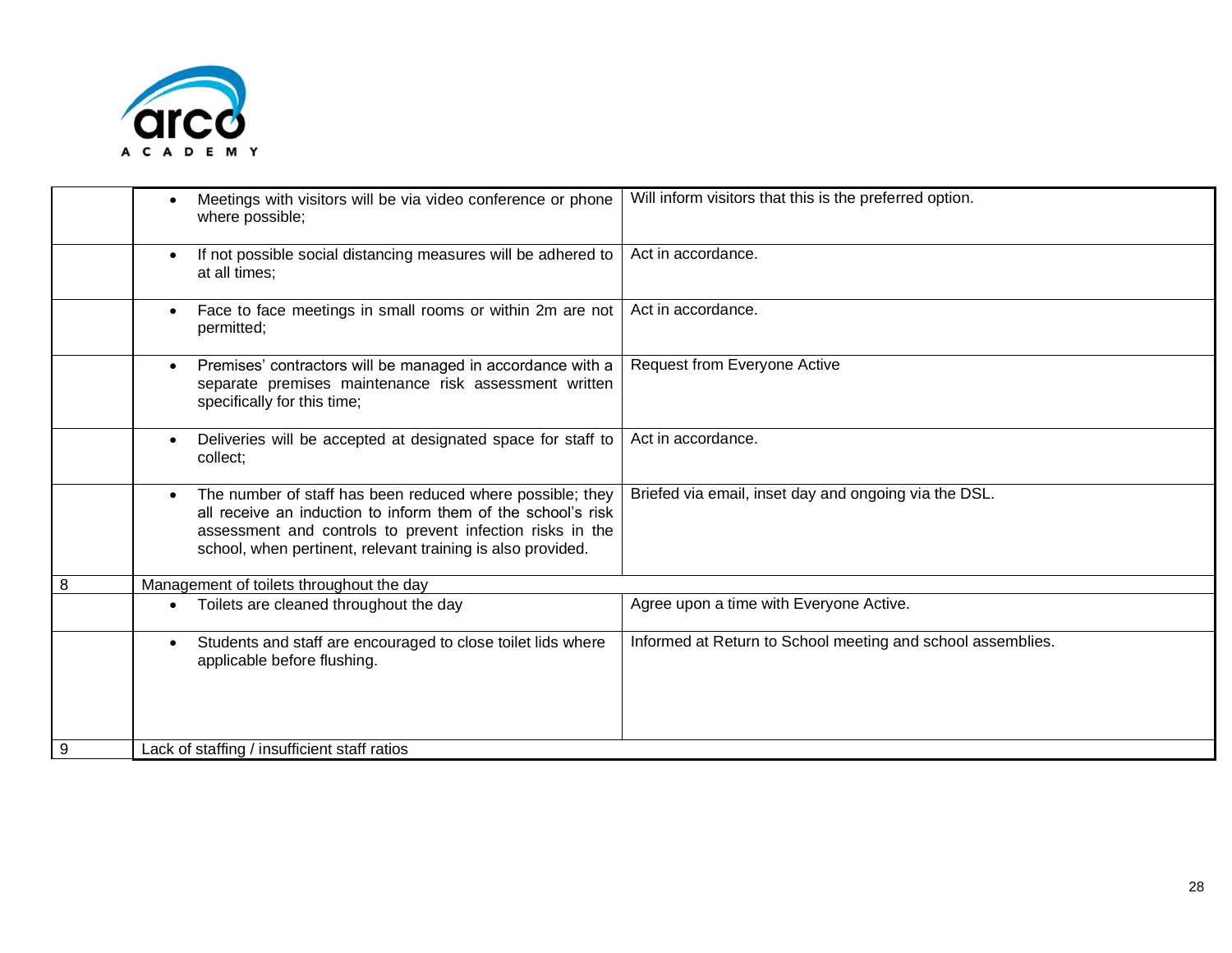

|    | Adequate ratio of staff to children will be maintained and is<br>assessed on a daily basis, based on potential staff illness or<br>self-isolation;                                                                                                                             | Monitor and review in accordance.                                                                                                              |
|----|--------------------------------------------------------------------------------------------------------------------------------------------------------------------------------------------------------------------------------------------------------------------------------|------------------------------------------------------------------------------------------------------------------------------------------------|
|    | Children are suitably supervised at all times;<br>$\bullet$                                                                                                                                                                                                                    | Staff to ensure students are supervised                                                                                                        |
| 10 | fire.                                                                                                                                                                                                                                                                          | Hazardous substances management, unsuitable COSHH management and unsafe use of chemicals leading to ill-health, environmental contamination or |
|    | The school adheres to the government guidance on<br>managing buildings that are partially open;                                                                                                                                                                                | Continue to liaise with Southwark Council and Everyone Active.                                                                                 |
|    | The school has applied the series of guidance documents<br>and advice sent out by Judicium regarding continued<br>premises management at this time;                                                                                                                            | DSL to continue to work through documents and stay up to date via Judicium.                                                                    |
|    | Premises staff levels are maintained and suitable for the use<br>$\bullet$<br>of the building;                                                                                                                                                                                 | Internal assessment and continue to liaise with Southwark Council and Everyone<br>Active.                                                      |
|    | Appropriate cleaning and premises staffing levels are in<br>$\bullet$<br>place;                                                                                                                                                                                                | Interna rota and agreement with Everyone Active.                                                                                               |
|    | Waste removal and enhanced cleaning programs are in<br>$\bullet$<br>place for the potential coronavirus contaminated waste;                                                                                                                                                    | DSL to update and work in conjunction with Programme Manager.                                                                                  |
|    | Contingency in place for sudden premises staff absence;                                                                                                                                                                                                                        | SLT to work with Judicium.                                                                                                                     |
|    | The guidance provided in Judicium Education Newsletters<br>'Managing School Premises during COVID-19 outbreak', a<br>six-part series of guidance documents (in the form of<br>newsletters) and a 'Managing Premises Functions' separate<br>risk assessment has been completed; | SLT and DSL to keep up to date, and DSL to share with wider staff team.                                                                        |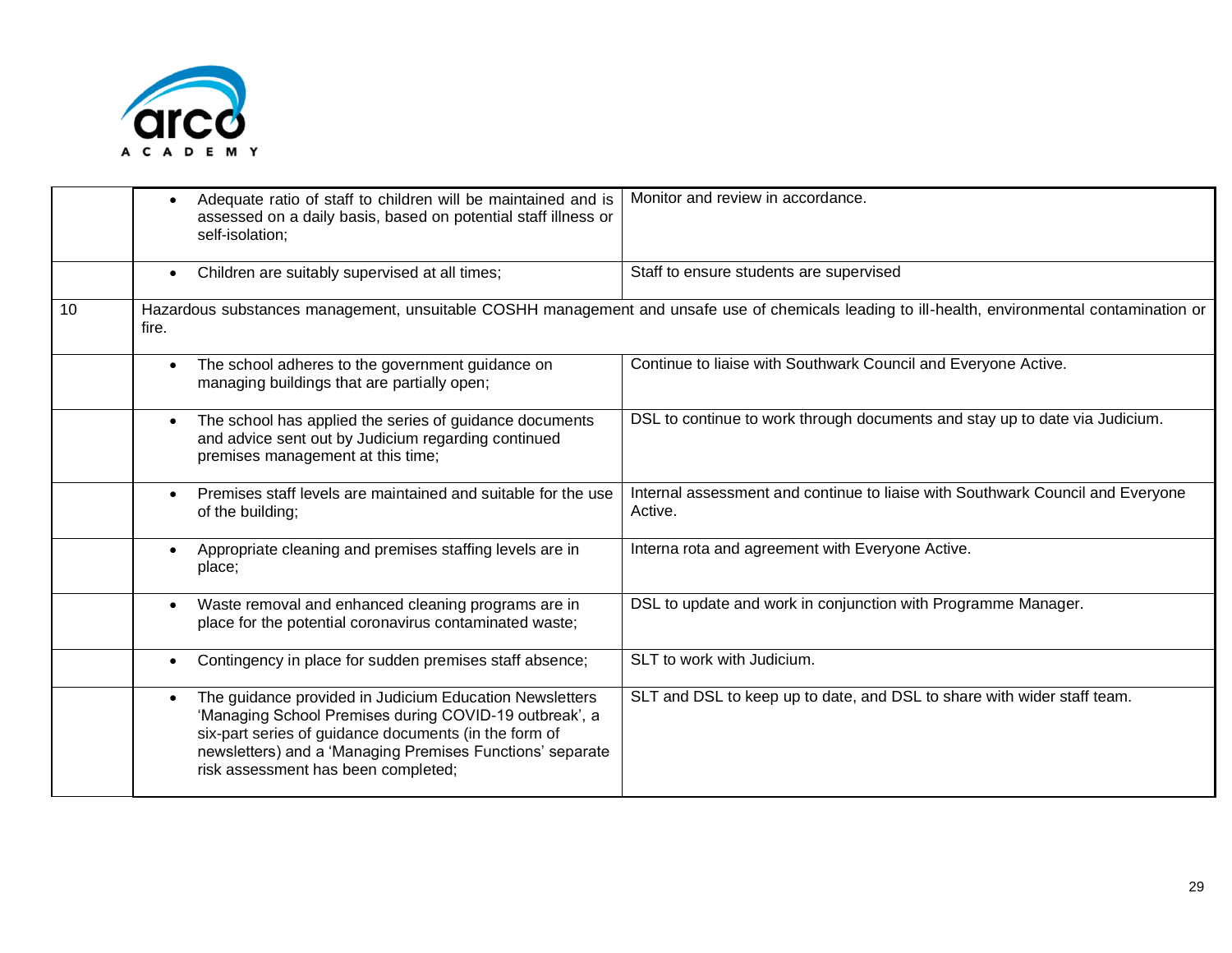

| 11. | Fire and evacuation procedures being inadequate at this time due to lack of trained fire wardens or occupants being spread around the building without<br>suitable procedures in place.                                                                                                                                                                                                                                                                                     |                                                                                            |
|-----|-----------------------------------------------------------------------------------------------------------------------------------------------------------------------------------------------------------------------------------------------------------------------------------------------------------------------------------------------------------------------------------------------------------------------------------------------------------------------------|--------------------------------------------------------------------------------------------|
|     | Suitable storage and management of flammable hand<br>$\bullet$<br>sanitizer is in place;                                                                                                                                                                                                                                                                                                                                                                                    | DSL and Principal to agree upon location. DSL to note location.                            |
|     | All chemicals used for the cleaning of school buildings and<br>equipment is COSHH assessed and managed appropriately;                                                                                                                                                                                                                                                                                                                                                       | Ongoing as and when new chemicals are purchased.                                           |
|     | Material safety data sheets are held for all chemicals and<br>readily available to all staff;                                                                                                                                                                                                                                                                                                                                                                               | Updated in accordance to new chemicals being purchased.                                    |
|     | All cleaning chemicals are stored safely and securely in<br>accordance with requirements;                                                                                                                                                                                                                                                                                                                                                                                   | DSL and Principal to agree upon location. DSL to note location.                            |
|     | COSHH safety training has been completed by all those<br>using chemicals for cleaning;                                                                                                                                                                                                                                                                                                                                                                                      | DSL to ensure all staff have completed training prior to usage                             |
| 12  | Transmission of Covid-19 via food preparation, handling, storage, contact surfaces or packaging.                                                                                                                                                                                                                                                                                                                                                                            |                                                                                            |
|     | Evacuation plans including the following have been reviewed:<br>$\bullet$<br>> Safe assembly points for occupants following social<br>distancing requirements;<br>Safe exit via the nearest available final exit;<br>Training occupants of any changes to evacuation;<br>Ensuring there are enough trained fire wardens on-site<br>with the ability to sweep all used areas of the school;<br>Use of the school has been reduced to enable safe<br>sweeping and evacuation. | All documents to be acquired from Everyone Active and reviewed before school<br>reopening. |
|     | All other fire system testing and maintenance has continued<br>as normal.                                                                                                                                                                                                                                                                                                                                                                                                   | Fire Officer to keep and update logs accordingly.                                          |
| 13  | Spread/contraction of COVID-19 during an educational visit.                                                                                                                                                                                                                                                                                                                                                                                                                 |                                                                                            |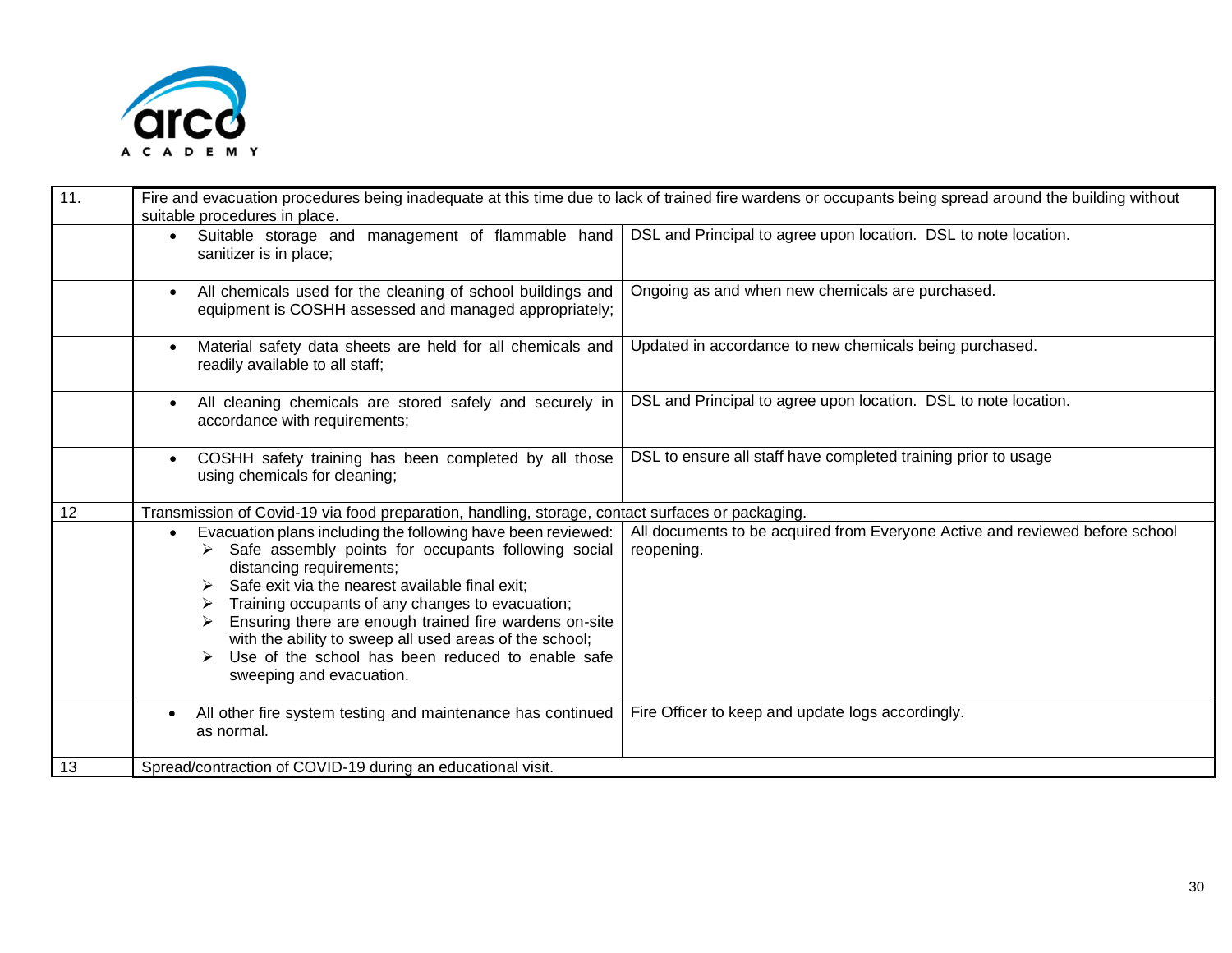

|    | DSL/ SLT has reviewed and implemented the Guidance for<br>food businesses on coronavirus (COVID-19)                                                                                                                                                                                         | DSL to ensure all external restaurants are following guidance. Supporting<br>documents where necessary should be obtained and filed accordingly. |
|----|---------------------------------------------------------------------------------------------------------------------------------------------------------------------------------------------------------------------------------------------------------------------------------------------|--------------------------------------------------------------------------------------------------------------------------------------------------|
|    | DSL/ SLT has reviewed and implemented FSA guidance on<br>practices in<br>hygiene<br>food<br>good<br>preparation<br>and <b>PHE</b> guidance                                                                                                                                                  | Log completion on CPD log.                                                                                                                       |
|    | The HACCP processes and waste disposal arrangements<br>have been reviewed to reduce the spread of coronavirus                                                                                                                                                                               | DSL to acquire information and contacts.                                                                                                         |
| 14 | Spread/contraction of Covid-19 due not acting appropriately when a case is suspected or confirmed.                                                                                                                                                                                          |                                                                                                                                                  |
|    | • In line with Government advice, overnight and overseas<br>educational visits will not be carried out during the spring term                                                                                                                                                               | Ongoing monitoring and review by Programme Coordinator                                                                                           |
|    | • A risk assessment - in line with the school's policy will be<br>carried out for non-overnight domestic educational visits.                                                                                                                                                                | Act in accordance. Programme Manager responsible and DSL to authorise.                                                                           |
| 15 | Protocol with suspected symptoms                                                                                                                                                                                                                                                            |                                                                                                                                                  |
|    | If anyone becomes unwell in school with a new, continuous<br>$\bullet$<br>cough or a high temperature they are sent home/their<br>parents or carer are contacted to collect them and they are<br>advised to follow COVID-19: guidance for households with<br>possible coronavirus infection | Parents to be informed/ updated at Return to School meeting and via email.                                                                       |
|    | Parents/Carers are informed that a responsible adult should<br>be on standby in order to collect their child from school if they<br>become unwell during the school day. The name of the<br>person who will collect the child needs to be provided and<br>recorded for safeguarding         | Parents to be informed/ updated at Return to School meeting and via email.                                                                       |
|    | The school has identified the Local Health Protection Team<br>(HPT) so they can be contacted immediately in the case of a<br>case, the HPT details are available to the SLT                                                                                                                 | DSL to obtain details and file prior to school opening.                                                                                          |